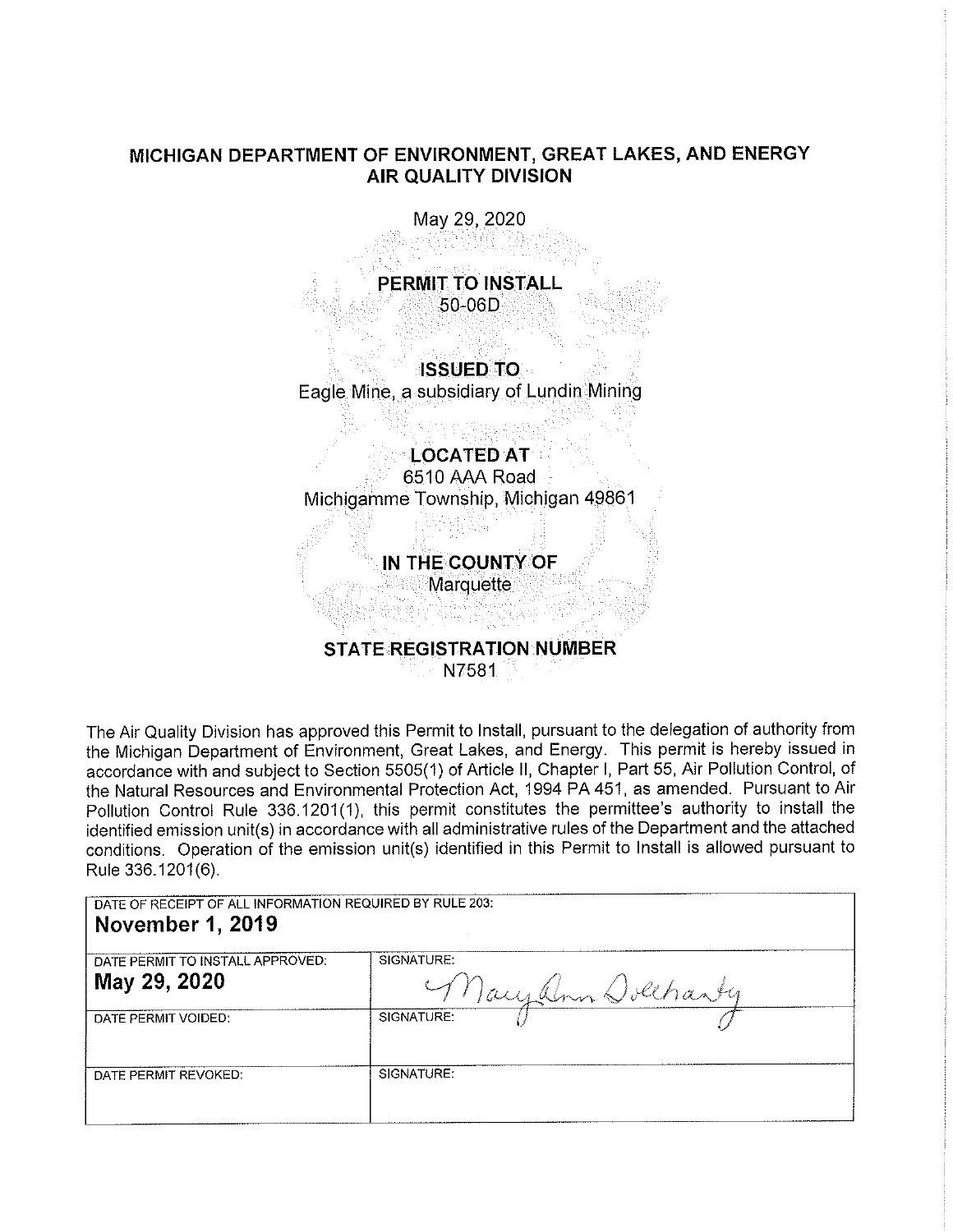$\hat{\mathbf{r}}$ 

# PERMIT TO INSTALL

### **Table of Contents**

 $\hat{\mathbf{z}}$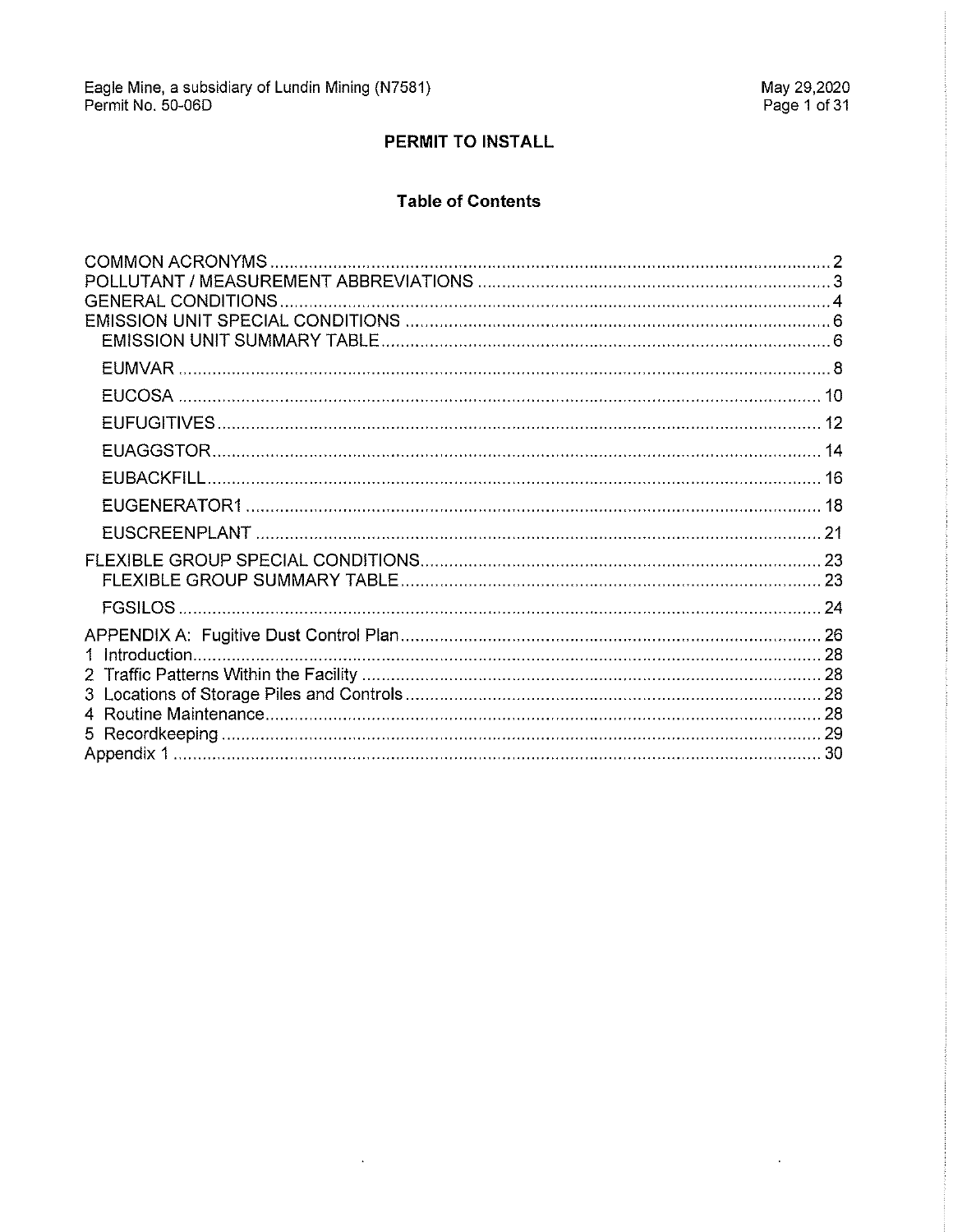$\bar{.}$ 

 $\hat{\mathcal{A}}$ 

# **COMMON ACRONYMS**

| AQD                        | <b>Air Quality Division</b>                                 |
|----------------------------|-------------------------------------------------------------|
| <b>BACT</b>                | Best Available Control Technology                           |
| CAA                        | Clean Air Act                                               |
| CAM                        | <b>Compliance Assurance Monitoring</b>                      |
| <b>CEMS</b>                | <b>Continuous Emission Monitoring System</b>                |
| <b>CFR</b>                 | Code of Federal Regulations                                 |
| <b>COMS</b>                | Continuous Opacity Monitoring System                        |
| Department/department/EGLE | Michigan Department of Environment, Great Lakes, and Energy |
| EU                         | <b>Emission Unit</b>                                        |
| FG                         | Flexible Group                                              |
| <b>GACS</b>                | Gallons of Applied Coating Solids                           |
| GC                         | <b>General Condition</b>                                    |
| <b>GHGs</b>                | <b>Greenhouse Gases</b>                                     |
| <b>HVLP</b>                | High Volume Low Pressure*                                   |
| ID                         | Identification                                              |
| <b>IRSL</b>                | Initial Risk Screening Level                                |
| <b>ITSL</b>                | Initial Threshold Screening Level                           |
| <b>LAER</b>                | Lowest Achievable Emission Rate                             |
| <b>MACT</b>                | Maximum Achievable Control Technology                       |
| <b>MAERS</b>               | Michigan Air Emissions Reporting System                     |
| MAP                        | <b>Malfunction Abatement Plan</b>                           |
| <b>MSDS</b>                | Material Safety Data Sheet                                  |
| NA.                        | Not Applicable                                              |
| <b>NAAQS</b>               | National Ambient Air Quality Standards                      |
| <b>NESHAP</b>              | National Emission Standard for Hazardous Air Pollutants     |
| <b>NSPS</b>                | New Source Performance Standards                            |
| <b>NSR</b>                 | New Source Review                                           |
| PS                         | Performance Specification                                   |
| <b>PSD</b>                 | Prevention of Significant Deterioration                     |
| <b>PTE</b>                 | <b>Permanent Total Enclosure</b>                            |
| PTI                        | Permit to Install                                           |
| RACT                       | Reasonable Available Control Technology                     |
| <b>ROP</b>                 | Renewable Operating Permit                                  |
| SC                         | Special Condition                                           |
| <b>SCR</b>                 | Selective Catalytic Reduction                               |
| <b>SNCR</b>                | Selective Non-Catalytic Reduction                           |
| <b>SRN</b>                 | <b>State Registration Number</b>                            |
| TBD                        | To Be Determined                                            |
| <b>TEQ</b>                 | <b>Toxicity Equivalence Quotient</b>                        |
| <b>USEPA/EPA</b>           | United States Environmental Protection Agency               |
| VE                         | Visible Emissions                                           |

 $\hat{\mathbf{r}}$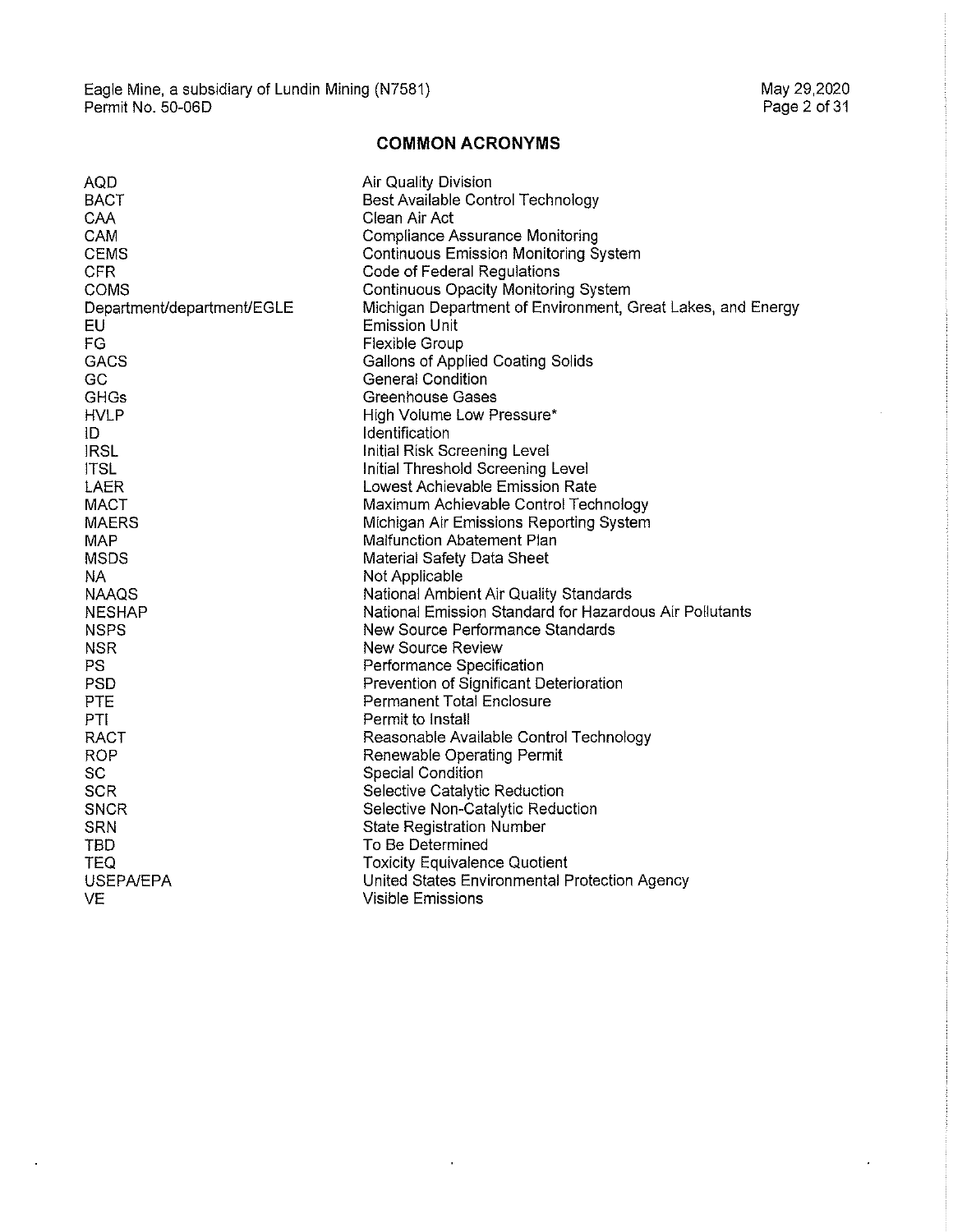$\hat{\mathcal{A}}$ 

# **POLLUTANT/ MEASUREMENT ABBREVIATIONS**

| acfm             | Actual cubic feet per minute                                     |
|------------------|------------------------------------------------------------------|
| BTU              | <b>British Thermal Unit</b>                                      |
| °C               | Degrees Celsius                                                  |
| CO               | Carbon Monoxide                                                  |
| $CO2$ e          | Carbon Dioxide Equivalent                                        |
| dscf             | Dry standard cubic foot                                          |
| dscm             | Dry standard cubic meter                                         |
| °F               | Degrees Fahrenheit                                               |
| gr               | Grains                                                           |
| HAP              | Hazardous Air Pollutant                                          |
| Hg               | <b>Mercury</b>                                                   |
| hr               | Hour                                                             |
| ΗP               | Horsepower                                                       |
| H <sub>2</sub> S | Hydrogen Sulfide                                                 |
| kW               | Kilowatt                                                         |
| lb               | Pound                                                            |
| m                | Meter                                                            |
| mg               | Milligram                                                        |
| mm               | Millimeter                                                       |
| MM.              | Million                                                          |
| <b>MW</b>        | Megawatts                                                        |
| <b>NMOC</b>      | Non-Methane Organic Compounds                                    |
| $NO_{x}$         | Oxides of Nitrogen                                               |
| ng               | Nanogram                                                         |
| PM.              | Particulate Matter                                               |
| PM <sub>10</sub> | Particulate Matter equal to or less than 10 microns in diameter  |
| PM2.5            | Particulate Matter equal to or less than 2.5 microns in diameter |
| pph              | Pounds per hour                                                  |
| ppm              | Parts per million                                                |
| ppmy             | Parts per million by volume                                      |
| ppmw             | Parts per million by weight                                      |
| psia             | Pounds per square inch absolute                                  |
| psig             | Pounds per square inch gauge                                     |
| scf              | Standard cubic feet                                              |
| sec              | Seconds                                                          |
| SO <sub>2</sub>  | Sulfur Dioxide                                                   |
| <b>TAC</b>       | Toxic Air Contaminant                                            |
| Temp             | Temperature                                                      |
| THC              | Total Hydrocarbons                                               |
| tpy              | Tons per year                                                    |
| μg               | Microgram                                                        |
| μm               | Micrometer or Micron                                             |
| VOC              | Volatile Organic Compounds                                       |
| ٧r               | Year                                                             |
|                  |                                                                  |

 $\hat{\mathbf{r}}$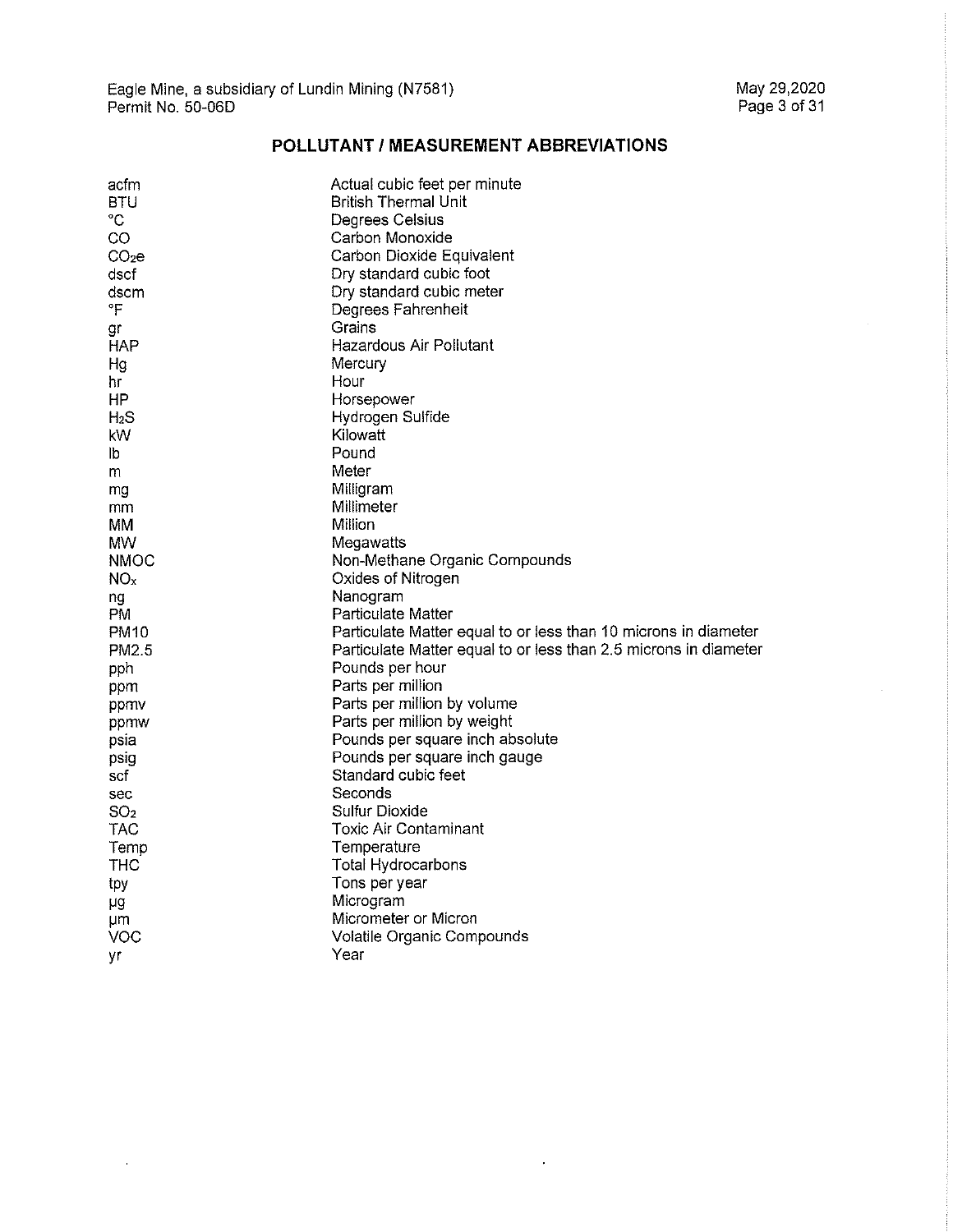### **GENERAL CONDITIONS**

- 1. The process or process equipment covered by this permit shall not be reconstructed, relocated, or modified, unless a Permit to Install authorizing such action is issued by the Department, except to the extent such action is exempt from the Permit to Install requirements by any applicable rule. **(R 336.1201(1))**
- 2. If the installation, construction, reconstruction, relocation, or modification of the equipment for which this permit has been approved has not commenced within 18 months, or has been interrupted for 18 months, this permit shall become void unless otherwise authorized by the Department. Furthermore, the permittee or the designated authorized agent shall notify the Department via the Supervisor, Permit Section, Air Quality Division, Michigan Department of Environment, Great Lakes, and Energy, P.O. Box 30260, Lansing, Michigan 48909-7760, if it is decided not to pursue the installation, construction, reconstruction, relocation, or modification of the equipment allowed by this Permit to Install. **(R 336.1201(4))**
- 3. If this Permit to Install is issued for a process or process equipment located at a stationary source that is not subject to the Renewable Operating Permit program requirements pursuant to Rule 210 (R 336.1210), operation of the process or process equipment is allowed by this permit if the equipment performs in accordance with the terms and conditions of this Permit to Install. **(R 336.1201(6)(b))**
- 4. The Department may, after notice and opportunity for a hearing, revoke this Permit to Install if evidence indicates the process or process equipment is not performing in accordance with the terms and conditions of this permit or is violating the Department's rules or the Clean Air Act. **(R 336.1201(8), Section 5510 of Act 451, PA 1994)**
- 5. The terms and conditions of this Permit to Install shall apply to any person or legal entity that now or hereafter owns or operates the process or process equipment at the location authorized by this Permit to Install. If the new owner or operator submits a written request to the Department pursuant to Rule 219 and the Department approves the request, this permit will be amended to reflect the change of ownership or operational control. The request must include all of the information required by subrules (1)(a), (b), and (c) of Rule 219 and shall be sent to the District Supervisor, Air Quality Division, Michigan Department of Environment, Great Lakes, and Energy. **(R 336.1219)**
- 6. Operation of this equipment shall not result in the emission of an air contaminant which causes injurious effects to human health or safety, animal life, plant life of significant economic value, or property, or which causes unreasonable interference with the comfortable enjoyment of life and property. **(R 336.1901)**
- 7. The permittee shall provide notice of an abnormal condition, start-up, shutdown, or malfunction that results in emissions of a hazardous or toxic air pollutant which continue for more than one hour in excess of any applicable standard or limitation, or emissions of any air contaminant continuing for more than two hours in excess of an applicable standard or limitation, as required in Rule 912, to the Department. The notice shall be provided not later than two business days after start-up, shutdown, or discovery of the abnormal condition or malfunction. Written reports, if required, must be filed with the Department within 10 days after the start-up or shutdown occurred, within 10 days after the abnormal conditions or malfunction has been corrected, or within 30 days of discovery of the abnormal condition or malfunction, whichever is first. The written reports shall include all of the information required in Rule 912(5). **(R 336.1912)**
- 8. Approval of this permit does not exempt the permittee from complying with any future applicable requirements which may be promulgated under Part 55 of 1994 PA 451, as amended or the federal Clean Air Act.
- 9. Approval of this permit does not obviate the necessity of obtaining such permits or approvals from other units of government as required by law.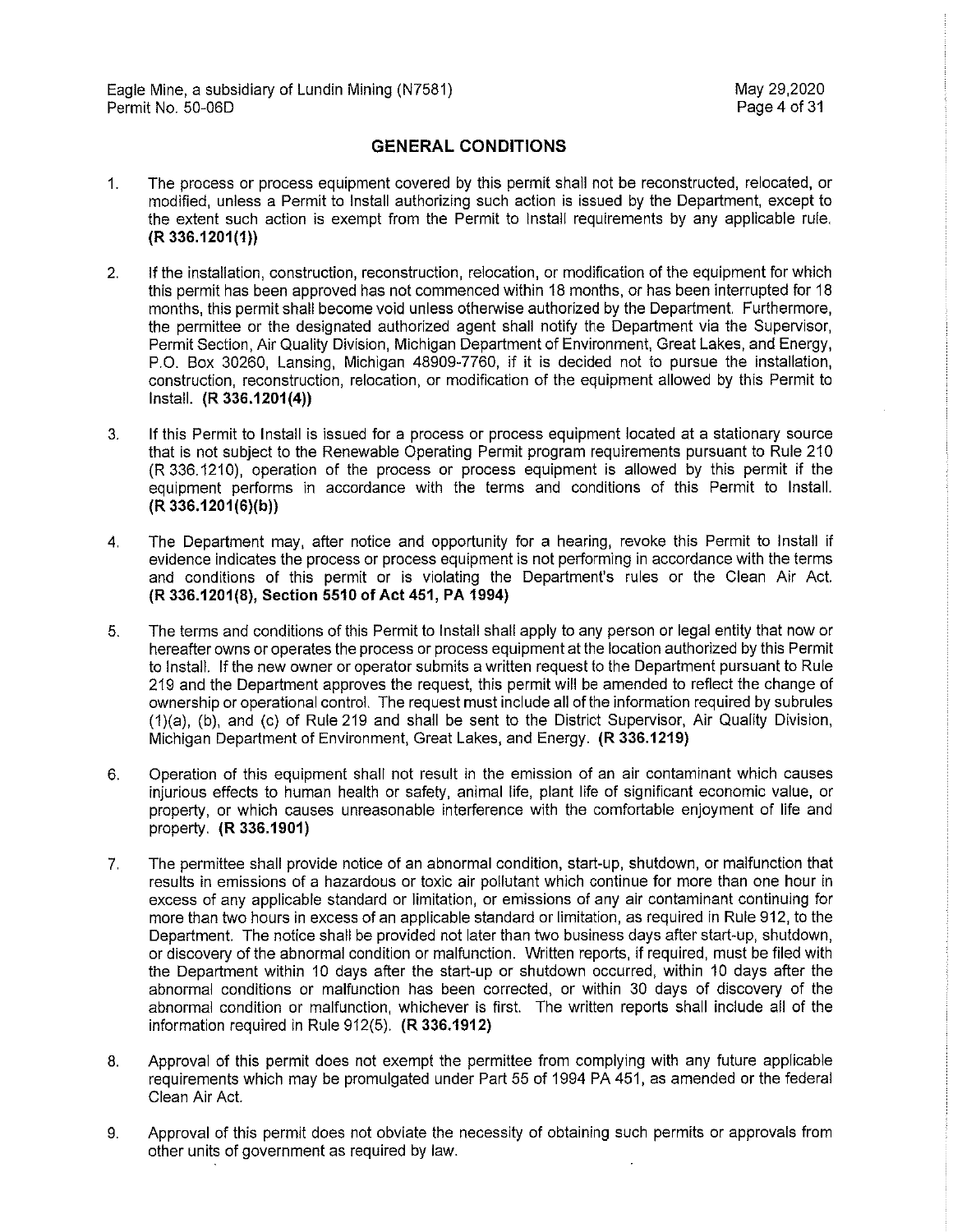Eagle Mine, a subsidiary of Lundin Mining (N7581) May 29,2020 Permit No. 50-06D Page 5 of 31

- 10. Operation of this equipment may be subject to other requirements of Part 55 of 1994 PA 451, as amended and the rules promulgated thereunder.
- 11. Except as provided in subrules (2) and (3) or unless the special conditions of the Permit to Install include an alternate opacity limit established pursuant to subrule (4) of Rule 301, the permittee shall not cause or permit to be discharged into the outer air from a process or process equipment a visible emission of density greater than the most stringent of the following. The grading of visible emissions shall be determined in accordance with Rule 303 (R 336.1303). **(R 336.1301)** 
	- a) A six-minute average of 20 percent opacity, except for one six-minute average per hour of not more than 27 percent opacity.
	- b) A visible emission limit specified by an applicable federal new source performance standard.
	- c) A visible emission limit specified as a condition of this Permit to Install.
- 12. Collected air contaminants shall be removed as necessary to maintain the equipment at the required operating efficiency. The collection and disposal of air contaminants shall be performed in a manner so as to minimize the introduction of contaminants to the outer air. Transport of collected air contaminants in Priority I and II areas requires the use of material handling methods specified in Rule 370(2). **(R 336.1370)**
- 13. The Department may require the permittee to conduct acceptable performance tests, at the permittee's expense, in accordance with Rule 1001 and Rule 1003, under any of the conditions listed in Rule 1001. **(R 336.2001)**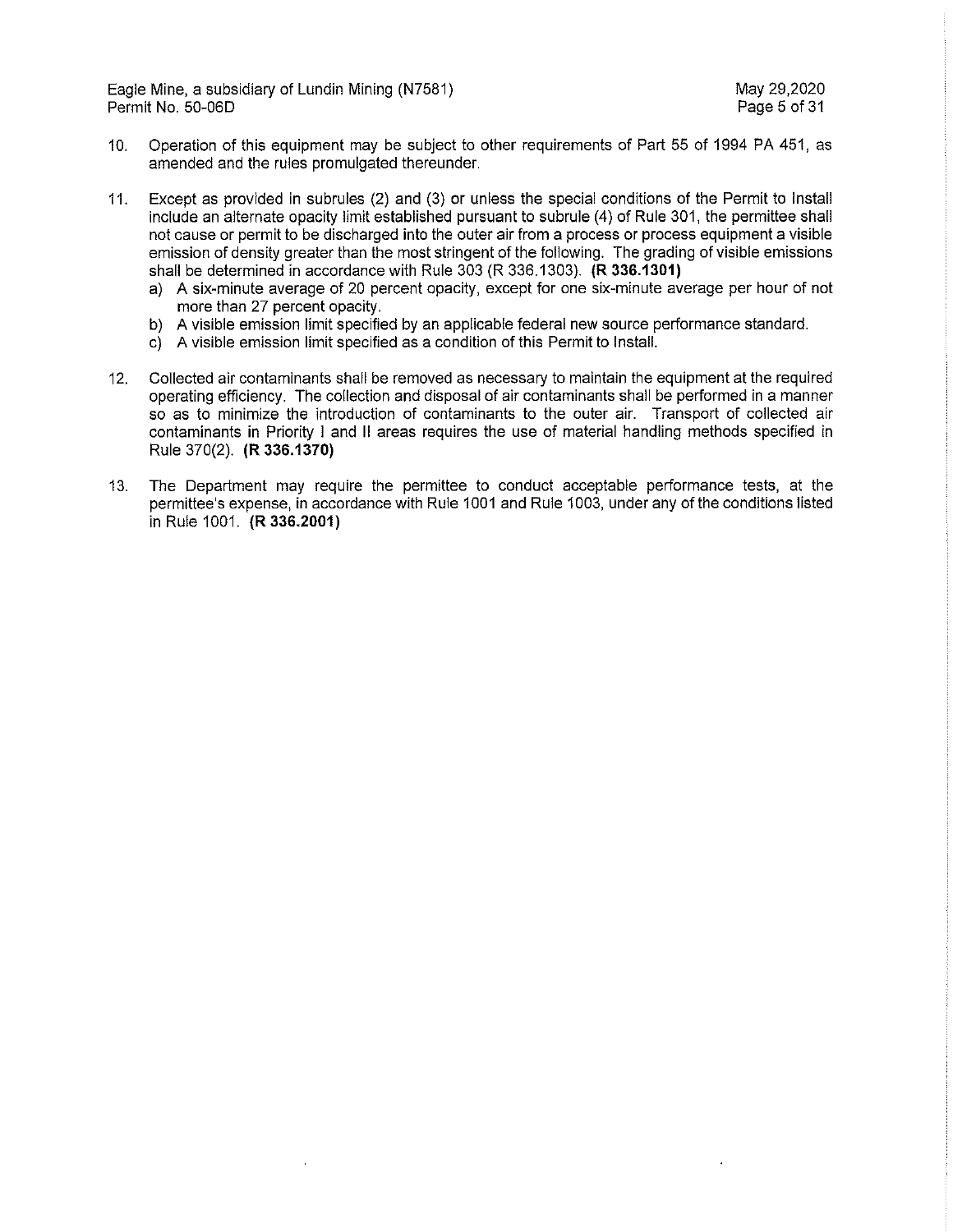# **EMISSION UNIT SPECIAL CONDITIONS**

### **EMISSION UNIT SUMMARY TABLE**

The descriptions provided below are for informational purposes and do not constitute enforceable conditions.

|                         | <b>Emission Unit Description</b>                                                                                                                                                                                                                                                                                                                                                                                                                                                                                                                                 | <b>Flexible Group</b> |
|-------------------------|------------------------------------------------------------------------------------------------------------------------------------------------------------------------------------------------------------------------------------------------------------------------------------------------------------------------------------------------------------------------------------------------------------------------------------------------------------------------------------------------------------------------------------------------------------------|-----------------------|
| <b>Emission Unit ID</b> | (Including Process Equipment & Control Device(s))                                                                                                                                                                                                                                                                                                                                                                                                                                                                                                                | ID                    |
| <b>EUMVAR</b>           | The Main Ventilation Air Raise (MVAR) is the outlet from<br>the fresh air ventilation system that is utilized to supply air<br>Emissions produced by<br>to underground workers.<br>underground activities are vented through the MVAR.<br>The underground ore production activities include vehicle<br>travel, drilling, blasting, ore and development rock<br>handling, backfill material handling, and mine heaters.<br>Dust suppression systems, such as water sprays, are<br>used to reduce emissions from ore and development rock<br>handling underground. | <b>NA</b>             |
| <b>EUCOSA</b>           | The Coarse Ore Storage Area (COSA) is an enclosed<br>building with short-term capacity to store production ore.<br>Trucks from underground unload through plastic curtains<br>in a partially enclosed unloading bay on the south side of<br>the building. Road trucks are loaded by a front-end<br>loader on the north side of the building, with the building<br>doors closed during truck loading. The COSA contains a<br>mobile rockbreaker.                                                                                                                  | <b>NA</b>             |
| <b>EUFUGITIVES</b>      | Fugitive emissions are produced by aboveground vehicle<br>traffic, handling and storage of development rock in the<br>Temporary Development Rock Storage Area (TDRSA),<br>and handling and storage of aggregate and sand in the<br>Aggregate Storage Area. Emissions will be minimized<br>through paving of most plant roads, sweeping or watering<br>of paved roads, watering of unpaved roads, and<br>complying with the fugitive dust control plan.                                                                                                           | <b>NA</b>             |
| <b>EUAGGSTOR</b>        | Aggregate storage building for handling pre-crushed<br>stone and development rock unloaded from trucks in an<br>enclosed storage bay. Aggregate/development rock is<br>transferred by enclosed conveyor to the backfill plant.<br>Emissions from indoor unloading are controlled by a<br>fabric filter dust collector.                                                                                                                                                                                                                                           | <b>NA</b>             |
| EUCEMENTSILO1           | A 250-ton capacity cement silo equipped with a bin vent<br>fabric filter. The silo is loaded via pneumatic conveyors.<br>Cement is screw augured from the silo to the backfill<br>plant.                                                                                                                                                                                                                                                                                                                                                                         | <b>FGSILOS</b>        |
| EUCEMENTSILO2           | A 250-ton capacity cement silo equipped with a bin vent<br>fabric filter. The silo is loaded via pneumatic conveyors.<br>Cement is screw augured from the silo to the backfill<br>plant.                                                                                                                                                                                                                                                                                                                                                                         | <b>FGSILOS</b>        |

 $\hat{\mathbf{r}}$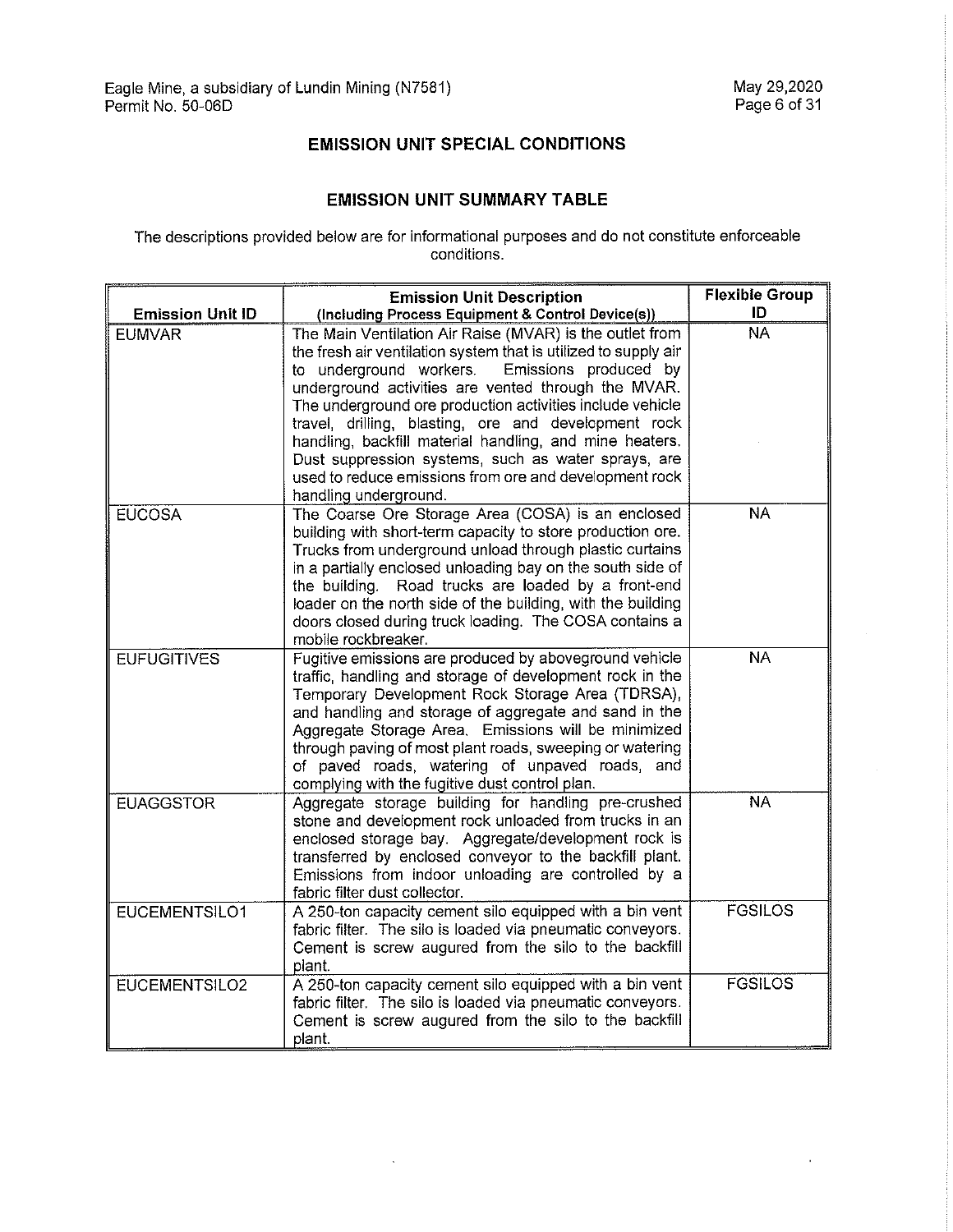$\sim$ 

| <b>Emission Unit ID</b> | <b>Emission Unit Description</b><br>(Including Process Equipment & Control Device(s))                                                                                                                                                                                                                                                                                                                                                                              | <b>Flexible Group</b><br>ID |
|-------------------------|--------------------------------------------------------------------------------------------------------------------------------------------------------------------------------------------------------------------------------------------------------------------------------------------------------------------------------------------------------------------------------------------------------------------------------------------------------------------|-----------------------------|
| <b>EUBACKFILLPLANT</b>  | Cement is discharged from the silos to the backfill plant,<br>where it is blended with aggregate and/or development<br>rock and water. Once blended, the mixture is loaded into<br>mine trucks to be transported underground. In addition to<br>cemented backfill, a limited amount of shotcrete will be<br>produced in the backfill plant. The backfill plant is<br>enclosed within a building and emissions are controlled<br>by a fabric filter dust collector. | <b>NA</b>                   |
| <b>EUGENERATOR1</b>     | A 2000 kW diesel fueled emergency generator, model<br>year 2008. (This engine is subject to NESHAP ZZZZ and<br>NSPS III.)                                                                                                                                                                                                                                                                                                                                          | NA                          |
| <b>EUSCREENPLANT</b>    | Development rock screening plant located in the TDRSA<br>consisting of one grizzly hopper, one transfer conveyor<br>from the grizzly hopper to the screen, one vibrating<br>double-deck screen equipped with water spray, and three<br>stacking conveyors.                                                                                                                                                                                                         | NA.                         |

Changes to the equipment described in this table are subject to the requirements of R 336.1201, except as allowed by R 336.1278 to R 336.1291.

 $\epsilon$ 

÷,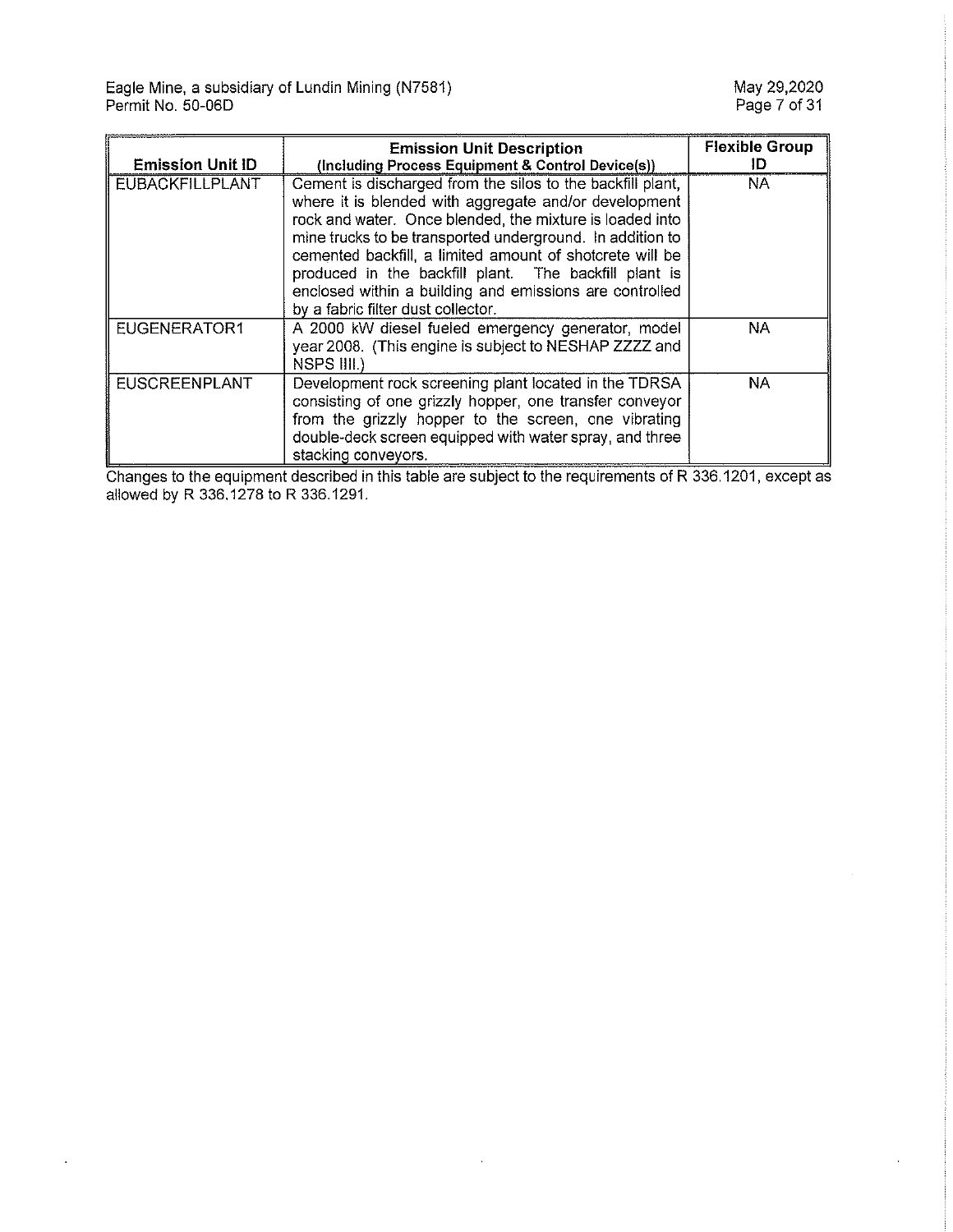# **EUMVAR EMISSION UNIT CONDITIONS**

#### **DESCRIPTION**

The Main Ventilation Air Raise (MVAR) is the outlet from the fresh air ventilation system that is utilized to supply air to underground workers. Emissions produced by underground activities are vented through the MVAR. The underground ore production activities include vehicle travel, drilling, blasting, ore and development rock handling, backfill material handling, and mine heaters.

#### **Flexible Group ID:** NA

### **POLLUTION CONTROL EQUIPMENT**

Dust suppression will be applied via water truck and/or underground utility water hoses, as necessary to reduce emissions from underground roadways and underground ore and development rock handling. The water truck will be used to keep the decline damp. Muck piles, if left in muckbays for any period of time where they become dry, will be sprayed before being transferred. Some blast locations may be accessible for immediate wetting. Other locations may be more remote where underground load and haul equipment is operated by remote controls, making it difficult to operate spray equipment. However, if necessary to control emissions, dust suppression measures will be implemented upstream of the blast area.

#### **I. EMISSION LIMIT(Sl**

|     |                                             |                                | Time Period /<br>Operating |               | Monitoring / Testing | <b>Underlying</b><br><b>Applicable</b>                              |
|-----|---------------------------------------------|--------------------------------|----------------------------|---------------|----------------------|---------------------------------------------------------------------|
|     | Pollutant                                   | Limit                          | <b>Scenario</b>            | Equipment     | Method               | <b>Requirements</b>                                                 |
|     | 1. PM                                       | 232 pounds per<br>24-hour day  | Test Protocol*             | <b>EUMVAR</b> | SC <sub>V</sub> .1   | R 336.1224,<br>R 336.1225,<br>R 336.1331,<br>40 CFR 52.21 (c) & (d) |
|     | 2. Nickel                                   | 0.21 pounds<br>per 24-hour day | Test Protocol*             | <b>EUMVAR</b> | SC <sub>V</sub> .1   | R 336.1224,<br>R 336.1225                                           |
|     | 3. Copper                                   | 0.18 pounds<br>per 24-hour day | Test Protocol*             | <b>EUMVAR</b> | SC <sub>V.1</sub>    | R 336.1224,<br>R 336,1225                                           |
| ĺA. | Test Protocol shall specify averaging time. |                                |                            |               |                      |                                                                     |

4. Visible emissions from EUMVAR shall not exceed a six-minute average of 5 percent opacity. **(R 336.1301, R 336.1331)** 

#### **II. MATERIAL LIMIT(S)**

NA

#### **III. PROCESS/OPERATIONAL RESTRICTION(S)**

NA

#### **IV. DESIGN/EQUIPMENT PARAMETER(S)**

1. The permittee shall not operate EUMVAR unless the dust suppression systems in the mine are installed, maintained, and operated in a satisfactory manner. **(R 336.1224, R 336.1225, R 336.1331, R 336.1910, 40 CFR 52.21 (c)** & **(d))**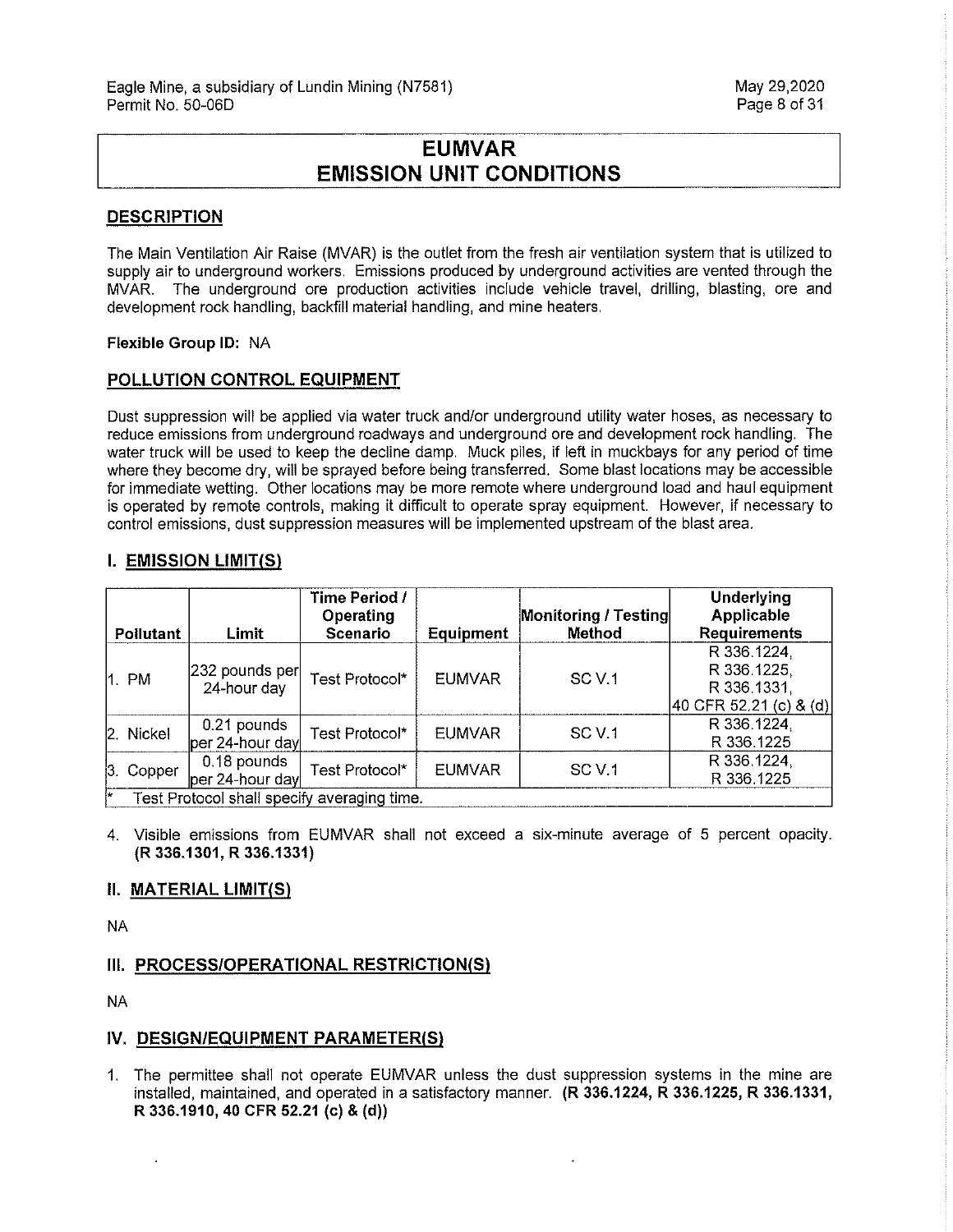Eagle Mine, a subsidiary of Lundin Mining (N7581) May 29,2020 Permit No. 50-06D

#### **V. TESTING/SAMPLING**

Records shall be maintained on file for a period of five years. **(R 336.1201(3))** 

1. Upon request of the AQD District Supervisor, the permittee shall verify the PM, nickel, and copper emission rates from EUMVAR by testing at owner's expense, in accordance with Department requirements. The permittee shall use 40 CFR Part 60, Appendix A, Method 5 or an equivalent method approved by the AQD, to verify the PM emission rate. No less than 45 days prior to testing, the permittee shall submit a complete test plan to the AQD. The AQD must approve the final plan prior to testing. Verification of emission rates includes the submittal of a complete report of the test results to the AQD within 60 days following the last date of the test. **(R 336.1224, R 336.1225, R 336.1331, R 336.2001, R 336.2003, R 336.2004, 40 CFR 52.21 (c)** & **(d)** 

#### **VI. MONITORING/RECORDKEEPING**

Records shall be maintained on file for a period of five years. **(R 336.1201(3))** 

1. The permittee shall keep a daily record of water applications on underground roadways. The permittee shall keep all records on file for a period of at least five years and make them available to the Department upon request. **(R 336.1224, R 336.1225, R 336.1331, R 336.1910, 40 CFR 52.21 (c) & (d))** 

#### **VII. REPORTING**

NA

#### **VIII. STACK/VENT RESTRICTION(S)**

The exhaust gases from the stacks listed in the table below shall be discharged unobstructed vertically upwards to the ambient air unless otherwise noted:

| <b>Stack &amp; Vent</b> | <b>Maximum Exhaust</b><br>Diameter / Dimensions<br>(inches) | <b>Minimum Height Above</b><br>Ground<br>(feet) | <b>Underlying Applicable</b><br><b>Requirements</b> |
|-------------------------|-------------------------------------------------------------|-------------------------------------------------|-----------------------------------------------------|
| ∴ SVMVAR                | 128                                                         | 65.0                                            | R 336.1225, 40 CFR<br>$52.21$ (c) $8$ (d)           |

#### **IX. OTHER REQUIREMENT(S)**

NA

#### **Footnotes:**

1 This condition is state only enforceable and was established pursuant to Rule 201(1)(b).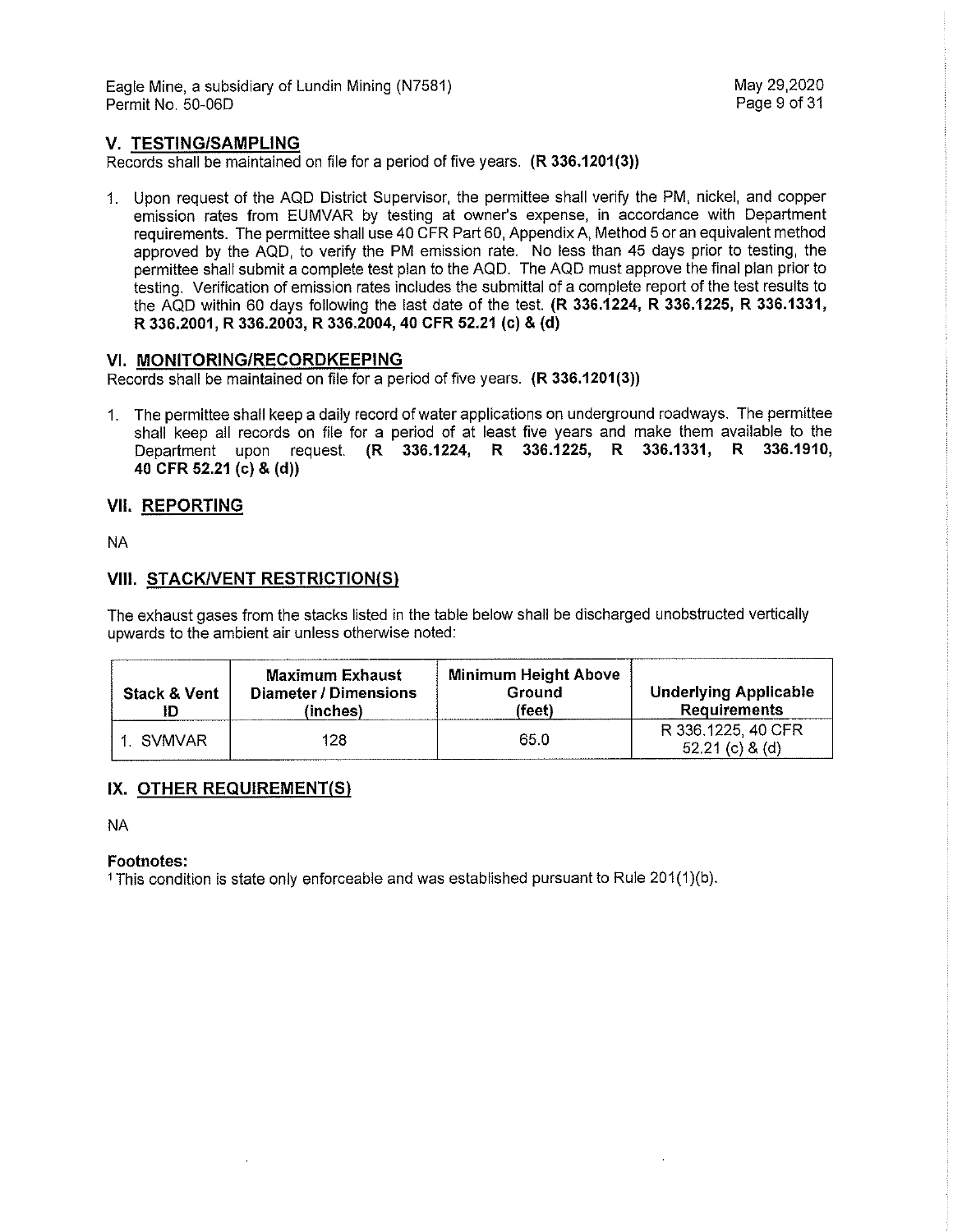# **EUCOSA EMISSION UNIT CONDITIONS**

#### **DESCRIPTION**

The Coarse Ore Storage Area (GOSA) is an enclosed building with short-term capacity to store production ore. Trucks from underground unload through plastic curtains in a partially enclosed unloading bay on the south side of the building. Road trucks are loaded by a front-end loader on the north side of the building, with the building doors closed during truck loading. The GOSA contains a mobile rockbreaker.

#### **Flexible Group ID:** NA

#### **POLLUTION CONTROL EQUIPMENT**

Plastic curtains and partially enclosed unloading bay and enclosed storage building and truck loading.

#### **I. EMISSION LIMIT(S)**

1. Visible emissions from EUCOSA shall not exceed a six-minute average of 5 percent opacity. **(R 336.1301, R 336.1331)** 

#### **II. MATERIAL LIMIT(S)**

NA

#### **Ill. PROCESS/OPERATIONAL RESTRICTION(S)**

- 1. The permittee shall not unload ore into EUCOSA unless the unloading is conducted in the partially enclosed unloading bay. **(R 336.1224, R 336.1225, R 336.1301, R 336.1331, R 336.1910, 40 CFR 52.21 (c) & (d))**
- 2. The permittee shall not load ore into trucks in EUCOSA unless the doors are closed. **(R 336.1224, R 336.1225, R 336.1301, R 336.1331, R 336.1910, 40 CFR 52.21 (c)** & **(d))**
- 3. The permittee shall not store ore outside of the enclosed EUCOSA building. **(R 336.1224, R 336.1225, R 336.1301, R 336.1331, R 336.1910, 40 CFR 52.21 (c)** & **(d))**

#### IV. DESIGN/EQUIPMENT PARAMETER(S)

1. The permittee shall not unload ore into EUCOSA unless the plastic curtains are installed and maintained in a satisfactory manner. **(R 336.1224, R 336.1225, R 336.1301, R 336.1331, R 336.1910, 40 CFR 52.21 (c)** & **(d))** 

#### **V. TESTING/SAMPLING**

Records shall be maintained on file for a period of five years. **(R 336.1201(3))** 

NA

#### **VI. MONITORING/RECORDKEEPING**

Records shall be maintained on file for a period of five years. **(R 336.1201 (3))** 

NA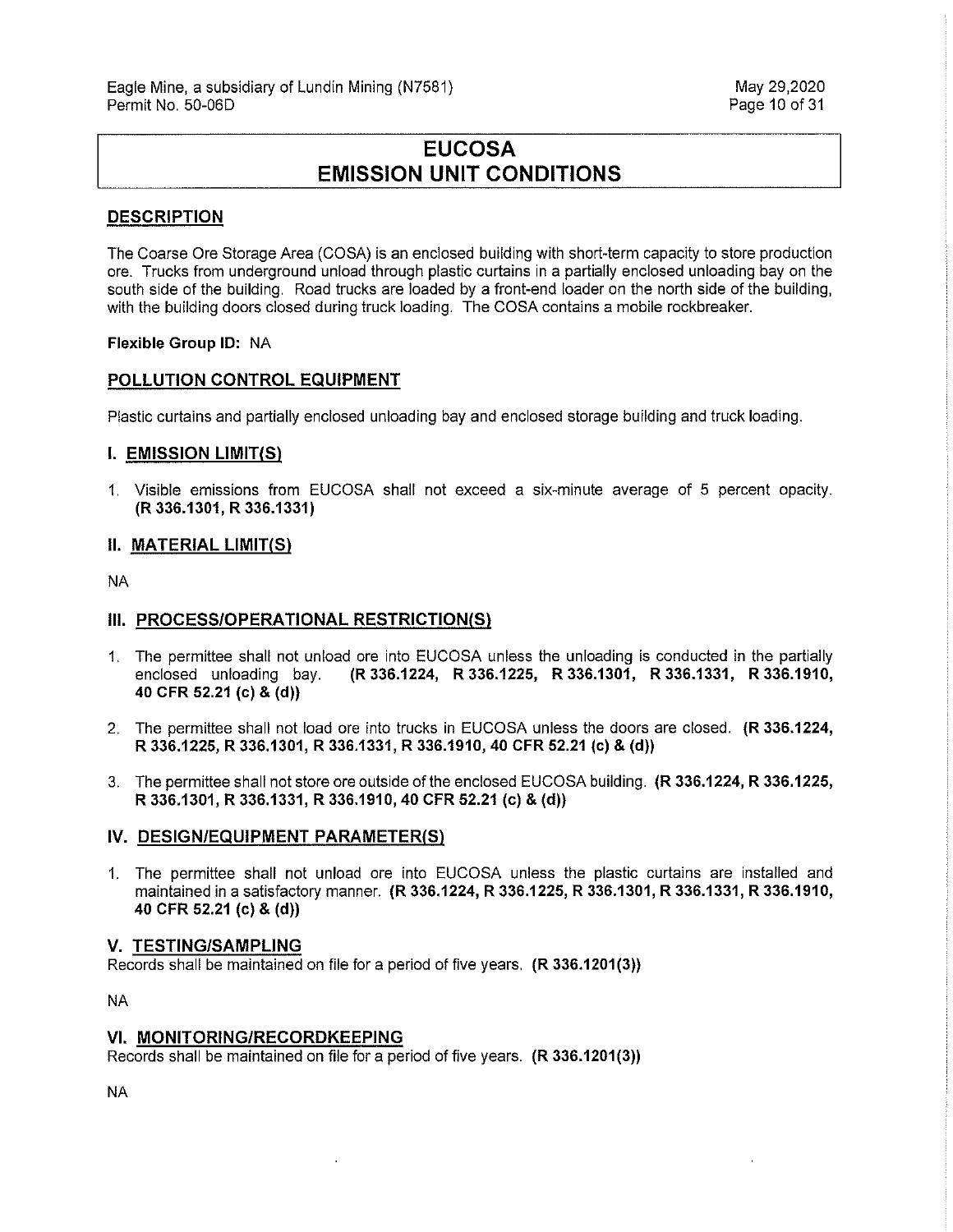### **VII. REPORTING**

NA

# **VIII. STACK/VENT RESTRICTION(S)**

The exhaust gases from the stacks listed in the table below shall be discharged unobstructed vertically upwards to the ambient air unless otherwise noted:

| <b>Stack &amp; Vent ID</b> | Maximum Exhaust<br>Diameter /<br><b>Dimensions</b><br>(inches)                 | Minimum<br><b>Height Above</b><br>Ground<br>(feet) | <b>Underlying Applicable</b><br><b>Requirements</b> |
|----------------------------|--------------------------------------------------------------------------------|----------------------------------------------------|-----------------------------------------------------|
| 1. SVCOSA1 <sup>A</sup>    | 48                                                                             | 20                                                 | R 336.1225, 40 CFR 52.21 (c) & (d)                  |
| 2. SVCOSA2A                | 48                                                                             | 20                                                 | R 336.1225, 40 CFR 52.21 (c) & (d)                  |
| 3. SVCOSA3A                | 48                                                                             | 20                                                 | R 336.1225, 40 CFR 52.21 (c) & (d)                  |
| 4. SVCOSA4A                | 48                                                                             | 20                                                 | R 336 1225, 40 CFR 52.21 (c) & (d)                  |
|                            | A This stack is not required to be discharged unobstructed vertically upwards. |                                                    |                                                     |

### **IX. OTHER REQUIREMENT(S)**

NA

#### **Footnotes:**

1 This condition is state only enforceable and was established pursuant to Rule 201(1)(b).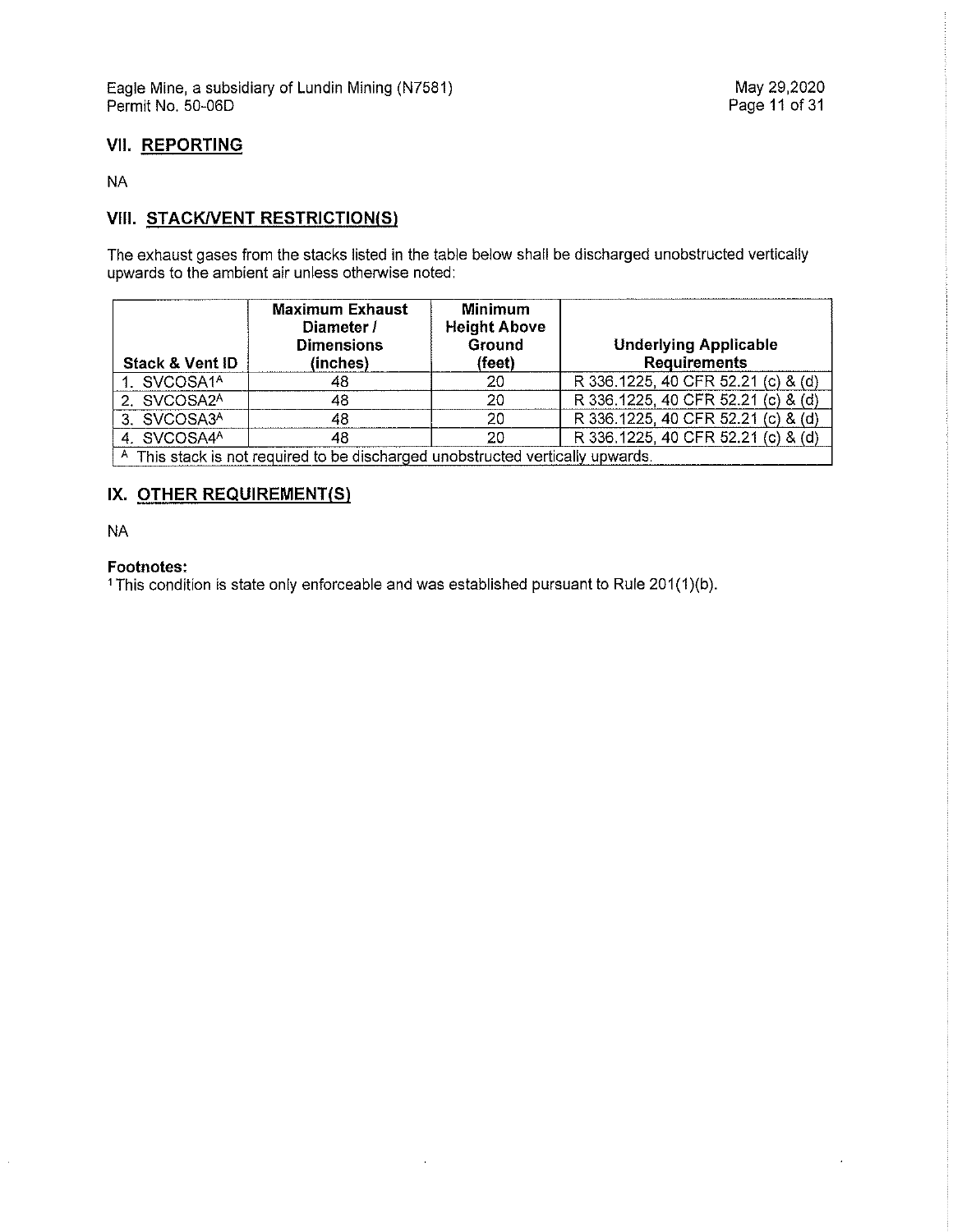# **EUFUGITIVES EMISSION UNIT CONDITIONS**

#### **DESCRIPTION**

Fugitive emissions are produced by aboveground vehicle traffic, handling and storage of development rock in the Temporary Development Rock Storage Area (TDRSA), and handling and storage of aggregate and sand in the Aggregate Storage Area.

#### **Flexible Group ID:** NA

#### **POLLUTION CONTROL EQUIPMENT**

Emissions will be minimized through paving of most plant roads, sweeping or watering of paved roads, watering of unpaved roads, and complying with the fugitive dust control plan.

#### **I. EMISSION LIMIT(S)**

- 1. Visible emissions from all wheel loaders and all truck traffic shall not exceed five (5) percent opacity. Compliance shall be demonstrated using Test Method 9D as defined in Section 324.5525(i) of Part 55, Air Pollution Control, of the Natural Resources and Environmental Protection Act, 1994 PA 451, as amended (Act 451). **(R 336.1224, R 336.1225, R 336.1301)**
- 2. Visible emissions from each storage pile shall not exceed five (5) percent opacity. Compliance shall be demonstrated using Test Method 9D as defined in Section 324.5525(j) of Part 55, Air Pollution Control, of the Natural Resources and Act 451. **(R 336.1224, R 336.1225, R 336.1301)**

#### **II. MATERIAL LIMIT(Sl**

NA

#### **Ill. PROCESS/OPERATIONAL RESTRICTION(S)**

- 1. The permittee shall not operate the facility unless the program for continuous fugitive emissions control for all plant roadways, the plant yard, all material storage piles, and all material handling operations specified in Appendix A, or an alternate plan approved by the AQD District Supervisor, has been implemented and is maintained. **(R 336.1224, R 336.1225, R 336.1301, R 336.1371, R 336.1372, 40 CFR 52.21 (c) & (d))**
- 2. The permittee shall not exceed a maximum equivalent of 17,140 50-ton ore trucks leaving the facility for each calendar year. **(R 336.1224, R 336.1225, R 336.1301, R 336.1371, R 336.1372)**
- 3. The permittee shall pass each truck through the Part 632 approved truck wash facility prior to the truck leaving the areas of the plant where contact with ore is possible, known as "contact areas." **(R 336.1224, R 336.1225, R 336.1301, R 336.1910, 40 CFR 52.21 (c) & (d))**
- 4. The permittee shall cover or apply a dust suppressant to all product haul trucks travelling on site, in accordance with the fugitive dust plan, to reduce fugitive dust emissions. **(R 336.1224, R 336.1225, R 336.1301, R 336.1371, R 336.1372, 40 CFR 52.21 (c) & (d))**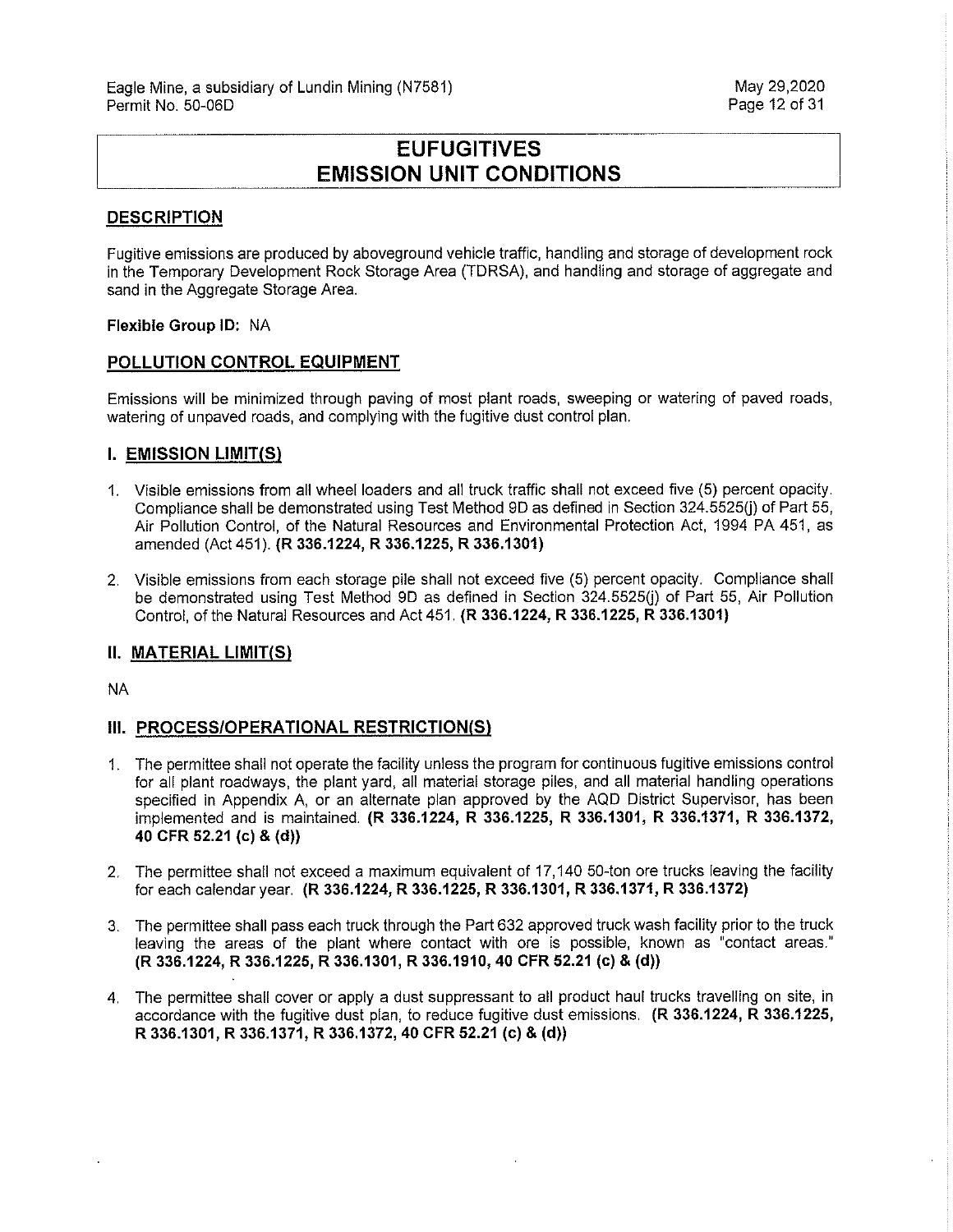Eagle Mine, a subsidiary of Lundin Mining (N7581) May 29,2020 Permit No. 50-06D

#### **IV. DESIGN/EQUIPMENT PARAMETER(S)**

- 1. The permittee shall only store development rock in the designated TDRSA, in the underground mine, and in enclosed buildings. The maximum area of uncovered development rock storage piles that the permittee may maintain at any one time is 8.6 acres. **(R 336.1224, R 336.1225, R 336.1371, R 336.1372, 40 CFR 52.21 (c) & (d))**
- 2. The maximum area of uncovered aggregate and sand storage piles that the permittee may maintain at any one time is 5.0 acres. **(R 336.1224, R 336.1225, R 336.1371, R 336.1372, 40 CFR 52.21 (c)** & **(d))**
- 3. The permittee shall pave the plant roadways routinely travelled by production trucks and product haul trucks. Routinely travelled roadways include the facility access road (beginning at the facility gate) and roads connecting to the portal, the backfill plant, the GOSA, the mine services building, the TDRSA, the aggregate building, and the truck wash. This condition does not require paving of temporary/transient travel ways within the Aggregate Storage Area or TDRSA or roadways that will not routinely be travelled by production trucks and product haul trucks, such as the perimeter security road. **(R 336.1224, R 336.1225, R 336.1301, R 336.1371, R 336.1372, 40 CFR 52.21 (c)** & **(d))**

#### **V. TESTING/SAMPLING**

Records shall be maintained on file for a period of five years. **(R 336.1201(3))** 

NA

#### **VI. MONITORING/RECORDKEEPING**

Records shall be maintained on file for a period of five years. **(R 336.1201(3))** 

- 1. The permittee shall complete all required calculations in a format acceptable to the AQD District Supervisor and make them available by the 15th day of the calendar month, for the previous calendar month, unless otherwise specified in any recordkeeping, reporting or notification special condition. **(R 336.1224, R 336.1225, R 336.1371, R 336.1372, 40 CFR 52.21 (c) & (d))**
- 2. The permittee shall keep a daily record of the type, size (weight) and number of ore transport trucks leaving the facility. Each month, in a manner acceptable to the AQD District Supervisor, the permittee shall calculate an equivalent number of 50-ton ore transport loads leaving the facility based on that month's daily records. Each calendar year, in a manner acceptable to the AQD District Supervisor, the permittee shall calculate an equivalent number of 50-ton ore transport trucks leaving the facility based on that year's monthly records. The permittee shall keep all records and calculations on file for a period of at least five years and make them available to the Department upon request. **(R 336.1224, R 336.1225, R 336.1371, R 336.1372, 40 CFR 52.21 (c)** & **(d))**

#### **VII. REPORTING**

NA

#### **VIII. STACK/VENT RESTRICTION(S)**

NA

#### **IX. OTHER REQUIREMENT(S)**

NA

#### **Footnotes:**

1 This condition is state only enforceable and was established pursuant to Rule 201(1)(b).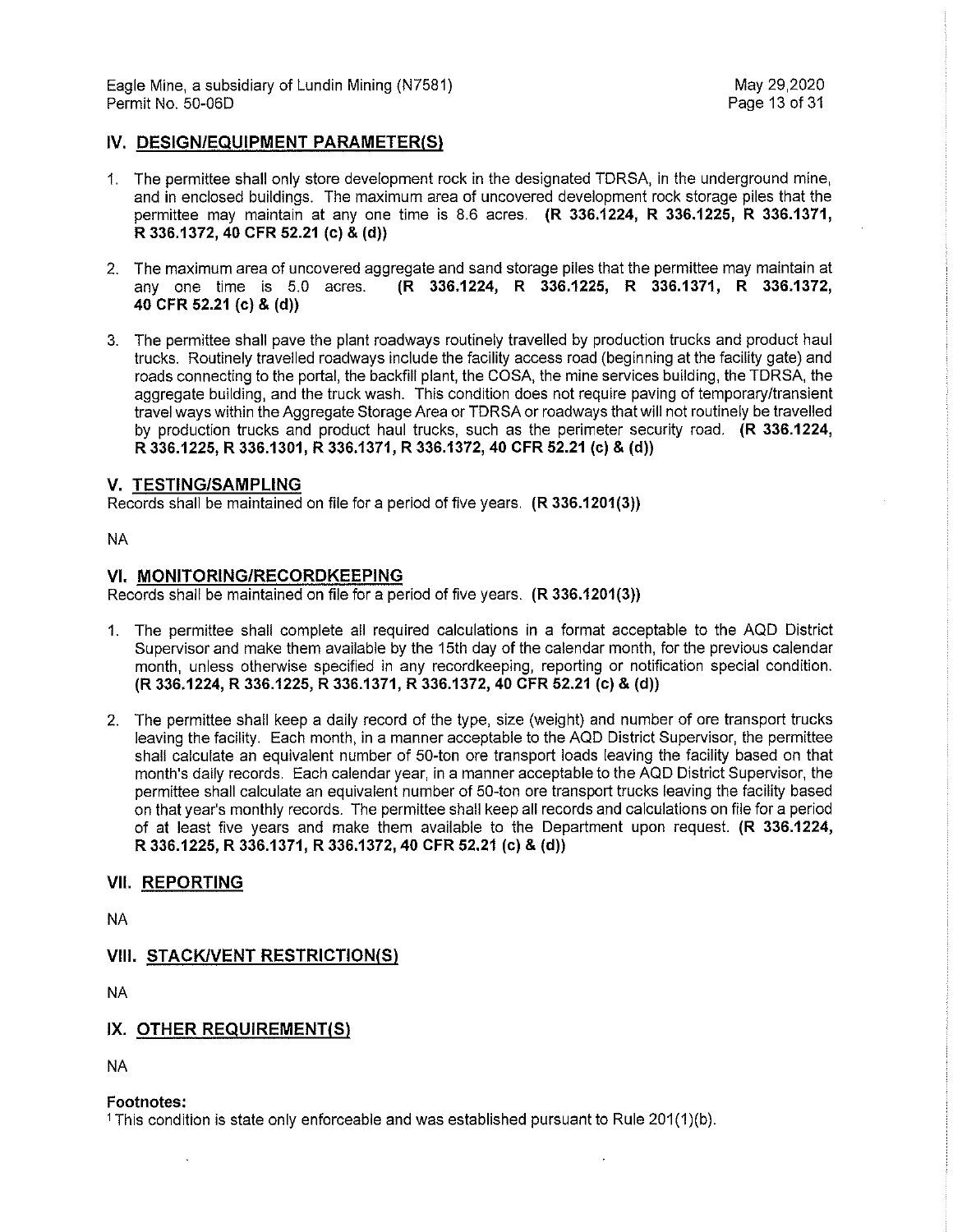# **EUAGGSTOR EMISSION UNIT CONDITIONS**

#### **DESCRIPTION**

Aggregate storage building for handling pre-crushed stone and development rock unloaded from trucks in an enclosed storage bay. Aggregate/development rock is transferred by enclosed conveyor to the backfill plant.

#### **Flexible Group ID:** NA

#### **POLLUTION CONTROL EQUIPMENT**

Emissions from indoor unloading are controlled by a fabric filter dust collector.

#### **I. EMISSION LIMIT(S)**

1. Visible emissions from EUAGGSTOR shall not exceed a six-minute average of 5 percent opacity. **(R 336.1301, R 336.1331)** 

#### **11. MATERIAL LIMIT(S)**

NA

#### **111. PROCESS/OPERATIONAL RESTRICTION(S)**

- 1. The permittee shall not operate EUAGGSTOR unless a malfunction abatement plan (MAP) as described in Rule 911(2), for all air pollution control equipment, has been submitted within 365 days of permit issuance, and is implemented and maintained. The MAP shall, at a minimum, specify the following:
	- a) A complete preventative maintenance program including identification of the supervisory personnel responsible for overseeing the inspection, maintenance, and repair of air-cleaning devices, a description of the items or conditions that shall be inspected, the frequency of the inspections or repairs, and an identification of the major replacement parts that shall be maintained in inventory for quick replacement.
	- b) An identification of the source and air-cleaning device operating variables that shall be monitored to detect a malfunction or failure, the normal operating range of these variables, and a description of the method of monitoring or surveillance procedures.
	- c) A description of the corrective procedures or operational changes that shall be taken in the event of a malfunction or failure to achieve compliance with the applicable emission limits.

If at any time the MAP fails to address or inadequately addresses an event that meets the characteristics of a malfunction, the permittee shall amend the MAP within 45 days after such an event occurs. The permittee shall also amend the MAP within 45 days, if new equipment is installed or upon request from the AQD District Supervisor. The permittee shall submit the MAP and any amendments to the MAP to the AQD District Supervisor for review and approval. If the AQD does not notify the permittee within 90 days of submittal, the MAP or amended MAP shall be considered approved. Until an amended plan is approved, the permittee shall implement corrective procedures or operational changes to achieve compliance with all applicable emission limits. **(R 336.1224, R 336.1225, R 336.1301, R 336.1331, R 336.1910, R 336.1911, 40 CFR 52.21 (c) & (d))** 

2. The permittee shall not unload aggregate in EUAGGSTOR unless the doors are closed. **(R 336.1224, R 336.1225, R 336.1301, R 336.1331, R 336.1910, 40 CFR 52.21 (c) & (d))**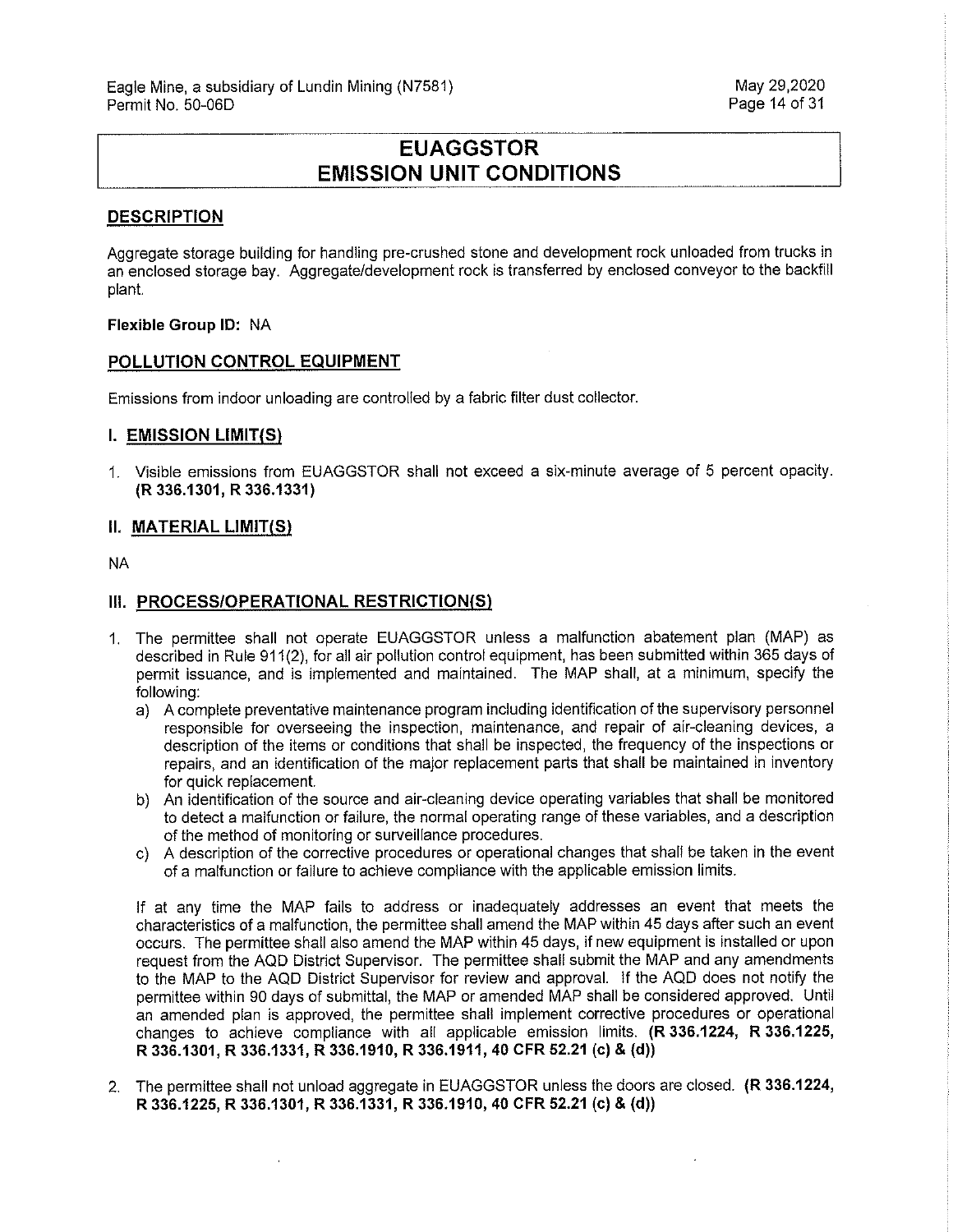Eagle Mine, a subsidiary of Lundin Mining (N7581) and the match of the May 29,2020<br>Permit No. 50-06D May 29,2020 Permit No. 50-06D

#### **IV. DESIGN/EQUIPMENT PARAMETER(S)**

1. The permittee shall not operate EUAGGSTOR unless the fabric filter dust collector is installed, maintained, and operated in a satisfactory manner. **(R 336.1331, R 336.1910, 40 CFR 52.21 (c) & (d))** 

#### **V. TESTING/SAMPLING**

Records shall be maintained on file for a period of five years. **(R 336.1201(3))** 

NA

#### **VI. MONITORING/RECORDKEEPING**

Records shall be maintained on file for a period of five years. **(R 336.1201 (3))** 

NA

#### **VII. REPORTING**

NA

#### **VIII. STACK/VENT RESTRICTION(S)**

The exhaust gases from the stacks listed in the table below shall be discharged unobstructed vertically upwards to the ambient air unless otherwise noted:

| <b>Stack &amp; Vent ID</b>                                                     | <b>Maximum Exhaust</b><br>Diameter /<br><b>Dimensions</b><br>(inches) | Minimum<br><b>Height Above</b><br>Ground<br>(feet) | <b>Underlying Applicable</b><br><b>Requirements</b> |
|--------------------------------------------------------------------------------|-----------------------------------------------------------------------|----------------------------------------------------|-----------------------------------------------------|
| 1. SVAGGFAN1 <sup>A</sup>                                                      | 48                                                                    | 27.5                                               | R 336.1225, 40 CFR 52.21 (c) & (d)                  |
| 2. SVAGGFAN2A                                                                  | 48                                                                    | 27.5                                               | R 336.1225, 40 CFR 52.21 (c) & (d)                  |
| 3. SVAGGFAN3A                                                                  | 48                                                                    | 27.5                                               | R 336.1225, 40 CFR 52.21 (c) & (d)                  |
| 4. SVAGGFAN4A                                                                  | 48                                                                    | 27.5                                               | R 336.1225, 40 CFR 52.21 (c) & (d)                  |
| 5. SVAGGBH <sup>A</sup>                                                        | 30                                                                    | 30.                                                | R 336.1225, 40 CFR 52.21 (c) & (d)                  |
| A This stack is not required to be discharged unobstructed vertically upwards. |                                                                       |                                                    |                                                     |

#### **IX. OTHER REQUIREMENT(S)**

NA

#### **Footnotes:**

<sup>1</sup> This condition is state only enforceable and was established pursuant to Rule 201(1)(b).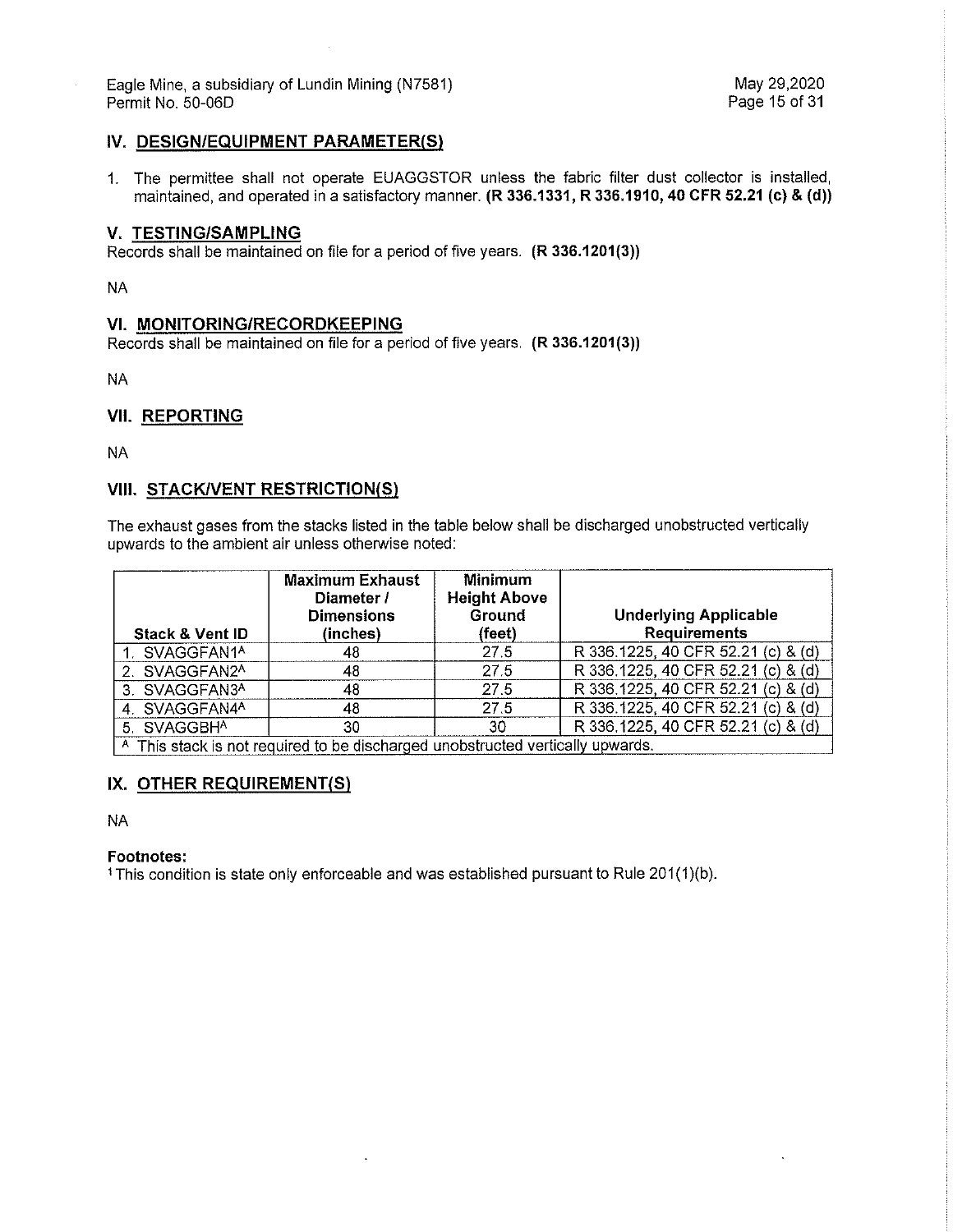# **EUBACKFILL EMISSION UNIT CONDITIONS**

#### **DESCRIPTION**

Cement is discharged from the silos to the backfill plant, where it is blended with sand, aggregate, and/or development rock and water. Once blended, the mixture is loaded into mine trucks to be transported underground. In addition to cemented backfill, a limited amount of shotcrete will be produced in the backfill plant.

#### **Flexible Group ID:** NA

#### **POLLUTION CONTROL EQUIPMENT**

The backfill plant is enclosed within a building and emissions are controlled by a fabric filter dust collector.

#### **I. EMISSION LIMIT(S)**

1. Visible emissions from EUBACKFILL shall not exceed a six-minute average of 5 percent opacity. **(R 336.1301, R 336.1331)** 

#### **11. MATERIAL LIMIT(S)**

NA

#### **III. PROCESS/OPERATIONAL RESTRICTION(S)**

- 1. The permittee shall not operate EU BACKFILL unless a malfunction abatement plan (MAP) as described in Rule 911(2), for all air pollution control equipment, has been submitted within 365 days of permit issuance, and is implemented and maintained. The MAP shall, at a minimum, specify the following:
	- a) A complete preventative maintenance program including identification of the supervisory personnel responsible for overseeing the inspection, maintenance, and repair of air-cleaning devices, a description of the items or conditions that shall be inspected, the frequency of the inspections or repairs, and an identification of the major replacement parts that shall be maintained in inventory for quick replacement.
	- b) An identification of the source and air-cleaning device operating variables that shall be monitored to detect a malfunction or failure, the normal operating range of these variables, and a description of the method of monitoring or surveillance procedures.
	- c) A description of the corrective procedures or operational changes that shall be taken in the event of a malfunction or failure to achieve compliance with the applicable emission limits.

If at any time the MAP fails to address or inadequately addresses an event that meets the characteristics of a malfunction, the permittee shall amend the MAP within 45 days after such an event occurs. The permittee shall also amend the MAP within 45 days, if new equipment is installed or upon request from the AQD District Supervisor. The permittee shall submit the MAP and any amendments to the MAP to the AQD District Supervisor for review and approval. If the AQD does not notify the permittee within 90 days of submittal, the MAP or amended MAP shall be considered approved. Until an amended plan is approved, the permittee shall implement corrective procedures or operational changes to achieve compliance with all applicable emission limits. **(R 336.1224, R 336.1225, R 336.1301, R 336.1331, R 336.1910, R 336.1911, 40 CFR 52.21 (c)** & **(d))** 

2. The permittee shall not operate EUBACKFILL unless it is located inside an enclosed building. **(R 336.1224, R 336.1225, R 336.1301, R 336.1331, R 336.1910, 40 CFR 52.21 (c)** & **(d))**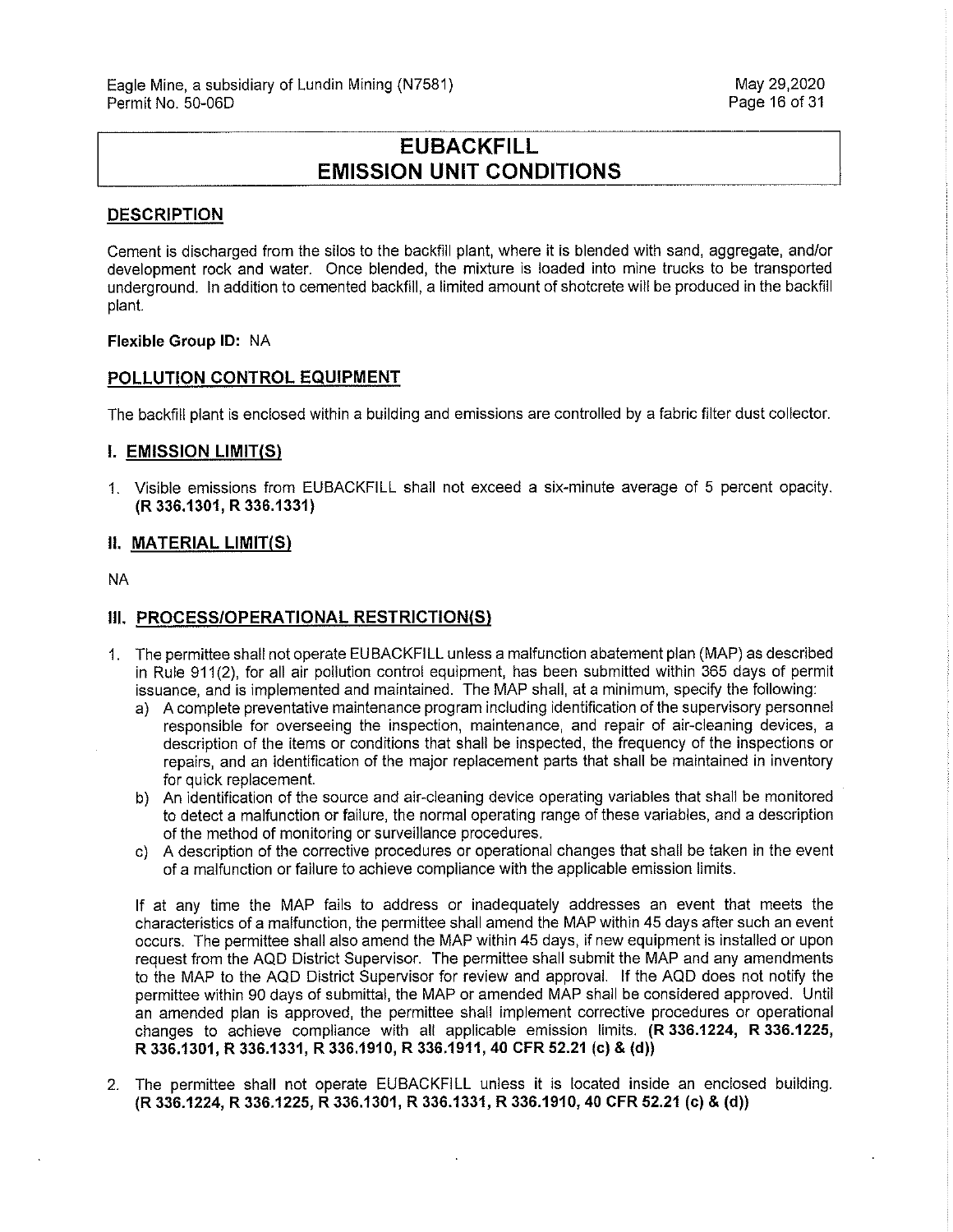Eagle Mine, a subsidiary of Lundin Mining (N7581) May 29,2020 Permit No. 50-06D

3. The permittee shall transfer aggregate, development rock, sand, and cement to EUBACKFILL using enclosed conveyors/augers. **(R 336.1224, R 336.1225, R 336.1301, R 336.1331, R 336.1910, 40 CFR 52.21 (c) & (d))** 

#### **IV. DESIGN/EQUIPMENT PARAMETER(S)**

1. The permittee shall not operate EUBACKFILL unless the fabric filter dust collector is installed, maintained, and operated in a satisfactory manner. **(R 336.1331, R 336.1910, 40 CFR 52.21 (c) & (d))** 

#### **V. TESTING/SAMPLING**

Records shall be maintained on file for a period of five years. **(R 336.1201(3))** 

NA

#### **VI. MONITORING/RECORDKEEPING**

Records shall be maintained on file for a period of five years. **(R 336.1201(3))** 

NA

### **VII. REPORTING**

NA

#### **VIII. STACK/VENT RESTRICTION(S)**

The exhaust gases from the stacks listed in the table below shall be discharged unobstructed vertically upwards to the ambient air unless otherwise noted:

| <b>Stack &amp; Vent ID</b>                                                                | <b>Maximum Exhaust</b><br>Diameter /<br><b>Dimensions</b><br>(inches) | Minimum<br><b>Height Above</b><br>Ground<br>(feet) | <b>Underlying Applicable</b><br><b>Requirements</b> |  |
|-------------------------------------------------------------------------------------------|-----------------------------------------------------------------------|----------------------------------------------------|-----------------------------------------------------|--|
| . SVBACKFILL <sup>A</sup>                                                                 | 25                                                                    | 25                                                 | R 336.1225, 40 CFR 52.21 (c) & (d)                  |  |
| <sup>A</sup> This stack is not required to be discharged unobstructed vertically upwards. |                                                                       |                                                    |                                                     |  |

### **IX. OTHER REQUIREMENT(S)**

NA

#### **Footnotes:**

1 This condition is state only enforceable and was established pursuant to Rule 201(1)(b).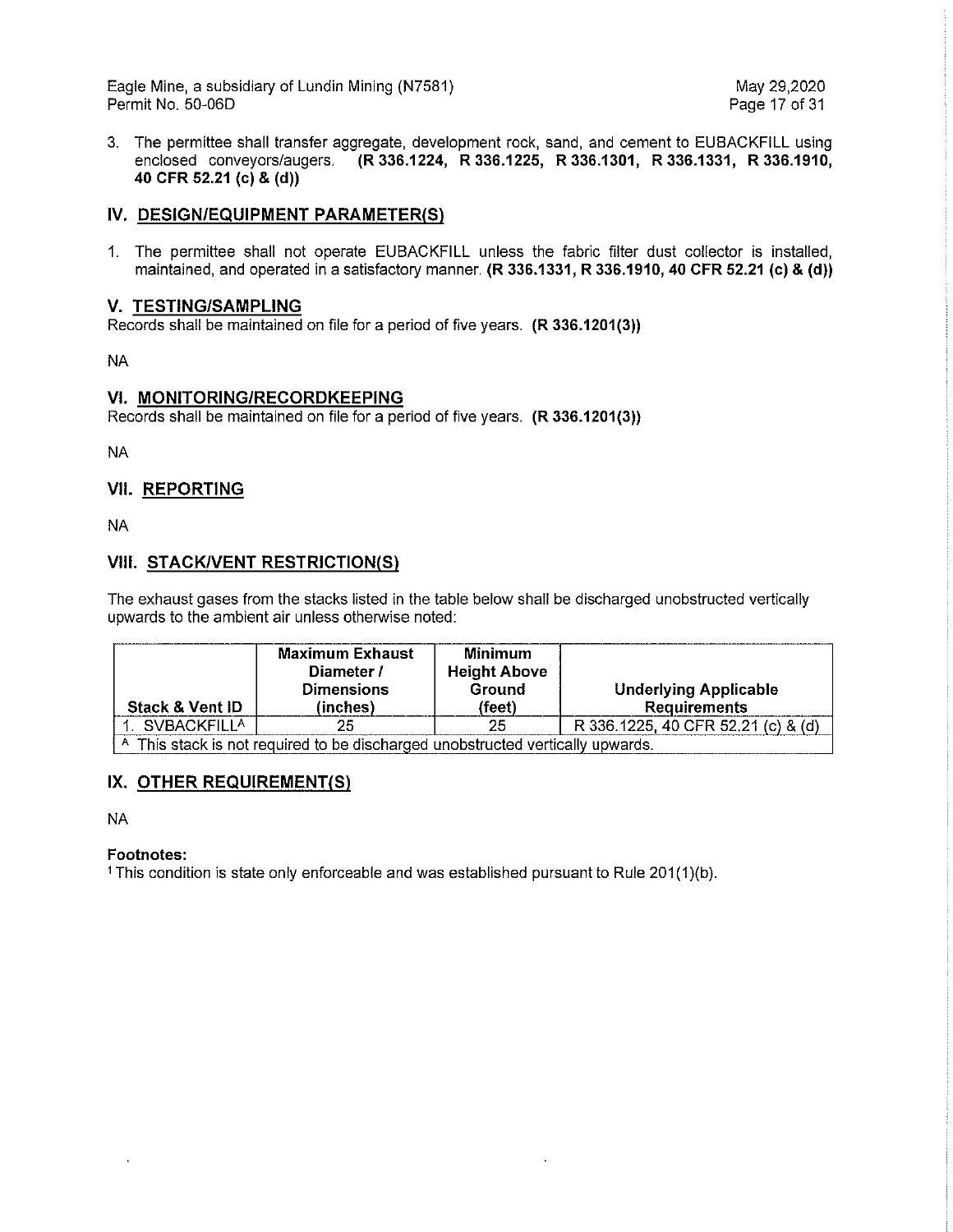# **EUGENERATOR1 EMISSION UNIT CONDITIONS**

#### **DESCRIPTION**

A 2000 kW diesel fueled generator, model year 2008. (This engine is subject to NESHAP ZZZZ and to NSPS IIII.)

**Flexible Group ID:** NA

#### **POLLUTION CONTROL EQUIPMENT**

NA

#### **I. EMISSION LIMIT(S)**

|               |              | Time Period /<br>Operating |              | Monitoring /          | Underlying<br>Applicable |
|---------------|--------------|----------------------------|--------------|-----------------------|--------------------------|
| Pollutant     | Limit        | Scenario                   | Equipment    | <b>Testing Method</b> | <b>Requirements</b>      |
| $1.$ NMHC $+$ | 6.4 g/kW-hr  | <b>Test Method</b>         | EUGENERATOR1 | SC VI.2               | 40 CFR 60 4205,          |
| <b>NOx</b>    |              |                            |              |                       | R 336.1702(b)            |
| $2$ . CO      | 3.5 g/kW-hr  | Test Method                | EUGENERATOR1 | SC VI.2               | 40 CFR 60.4205           |
| $3.$ PM       | 0.20 g/kW-hr | Test Method                | EUGENERATOR1 | SC VI.2               | 40 CFR 60.4205           |

#### **II. MATERIAL LIMIT(S)**

1. The permittee shall burn only diesel fuel, in EUGENERATOR1, with the maximum sulfur content of 15 ppm (0.0015 percent) by weight. **(R 336.1205(1)(a), R 336.1402(1), 40 CFR 60.4207, 40 CFR 80.510)** 

#### **III. PROCESS/OPERATIONAL RESTRICTION(S)**

- 1. The permittee shall not operate EUGENERATOR1 for more than 500 hours per year on a 12-month rolling time period basis as determined at the end of each calendar month. **(R 336.1205(1)(a) & (3), R 336.1225, R 336.1702(a), 40 CFR 52.21 (c)** & **(d))**
- 2. The permittee may operate EUGENERATOR1 for no more than 100 hours per 12-month rolling time period as determined at the end of each calendar month for the purpose of necessary maintenance checks and readiness testing, provided that the tests are recommended by federal, state, or local government, the manufacturer, the vendor, or the insurance company associated with the engine. Permittee may petition the Department for approval of additional hours to be used for maintenance checks and readiness testing. A petition is not required if the owner or operator maintains records indicating that federal, state, or local standards require maintenance and testing of emergency internal combustion engines beyond 100 hours per year. **(40 CFR 60.4211)**
- 3. The permittee shall install, maintain, and operate EUGENERATOR1 according to the manufacturer written instructions, or procedures developed by the owner/operator and approved by the engine manufacturer, over the entire life of the engine. **(R 336.1205(1)(a) & (3), R 336.1225, R 336.1702(b), R 336.1911, 40 CFR 52.21 (c) & (d), 40 CFR 60.4206, 40 CFR 60.4211)**

#### IV. DESIGN/EQUIPMENT PARAMETER(S)

- 1. The permittee shall equip and maintain EUGENERATOR1 with a non-resettable hours meter to track the operating hours. **(R 336.1205(1)(a) & (3), R 336.1225, 40 CFR 60.4209)**
- 2. The nameplate capacity of EUGENERATOR1 shall not exceed 2000 kW-hr. **(R 336.1205(1)(a) & (3))**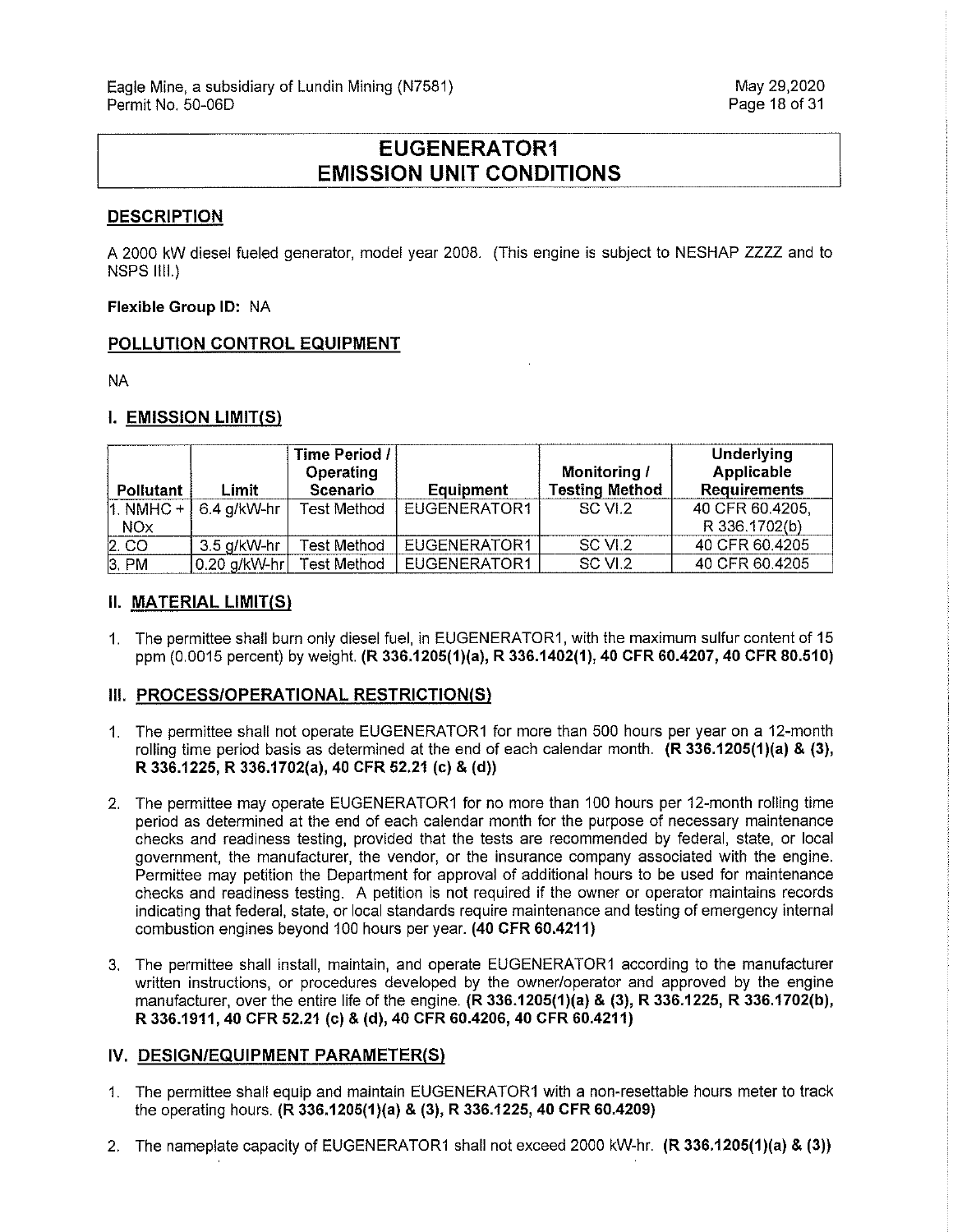### **V. TESTING/SAMPLING**

Records shall be maintained on file for a period of five years. **(R 336.1201(3))** 

1. Upon request of the AQD District Supervisor, the permittee shall verify NMHC + NOx, CO and PM emission rates from EUGENERATOR1, by testing at owner's expense, in accordance with Department requirements or by providing manufacturer certification documentation as required in SC VI.2. No less than 60 days prior to testing, the permittee must submit a complete stack-testing plan to the AQD. The AQD must approve the final plan prior to testing. Verification of emission rates includes the submittal of a complete report of the test results to the AQD within 60 days following the last date of the test. **(R 336.1702(b), R 336.2001, R 336.2003, R 336.2004, 40 CFR 60.4211)** 

#### **VI. MONITORING/RECORDKEEPING**

Records shall be maintained on file for a period of five years. **(R 336.1201(3))** 

- 1. The permittee shall complete all required calculations in a format acceptable to the AQD District Supervisor by the last day of the calendar month, for the previous calendar month, unless otherwise specified in any monitoring/record keeping special condition. **(R 336.1205(1)(a) & (3), 40 CFR 52.21 (c)** & **(d))**
- 2. The permittee shall keep, in a satisfactory manner, a record of testing required in SC V.1 or manufacturer certification documentation indicating that EUGENERATOR1 meets the applicable emission limitations contained in the federal Standards of Performance for New Stationary Sources 40 CFR Part 60 Subpart 1111. The permittee shall keep all records on file and make them available to the Department upon request. **(40 CFR 60.4211)**
- 3. The permittee shall monitor and record the hours of operation of EUGENERATOR1 during emergencies and non-emergencies, on a monthly and 12-month rolling time period basis, in a manner acceptable to the AQD District Supervisor. The permittee shall record the time of operation of EUGENERATOR1 and the reason it was in operation during that time. **(R 336.1205(1)(a)** & **(3), 40 CFR 60.4211, 40 CFR 60.4214)**
- 4. The permittee shall keep, in a satisfactory manner, fuel supplier certification records for EUGENERATOR1 for each delivery of the diesel fuel oil. The certification shall include the name of the oil supplier, sulfur content, and a statement that the fuel complies with the specifications under the definition of distillate oil in 40 CFR 60.41c. **(R 336.1205(1)(a) & (3), 40 CFR 80.510)**

#### **VII. REPORTING**

NA

#### **VIII. STACK/VENT RESTRICTION(S)**

The exhaust gases from the stacks listed in the table below shall be discharged unobstructed vertically upwards to the ambient air unless otherwise noted:

| <b>Stack &amp; Vent ID</b> | <b>Maximum Exhaust</b><br>Diameter /<br><b>Dimensions</b><br>(inches) | Minimum<br><b>Height Above</b><br>Ground<br>(feet) | <b>Underlying Applicable</b><br>Requirements |
|----------------------------|-----------------------------------------------------------------------|----------------------------------------------------|----------------------------------------------|
| SVGENERATOR1               | 16                                                                    | 20                                                 | R 336.1225, 40 CFR 52.21<br>(c) & (d)        |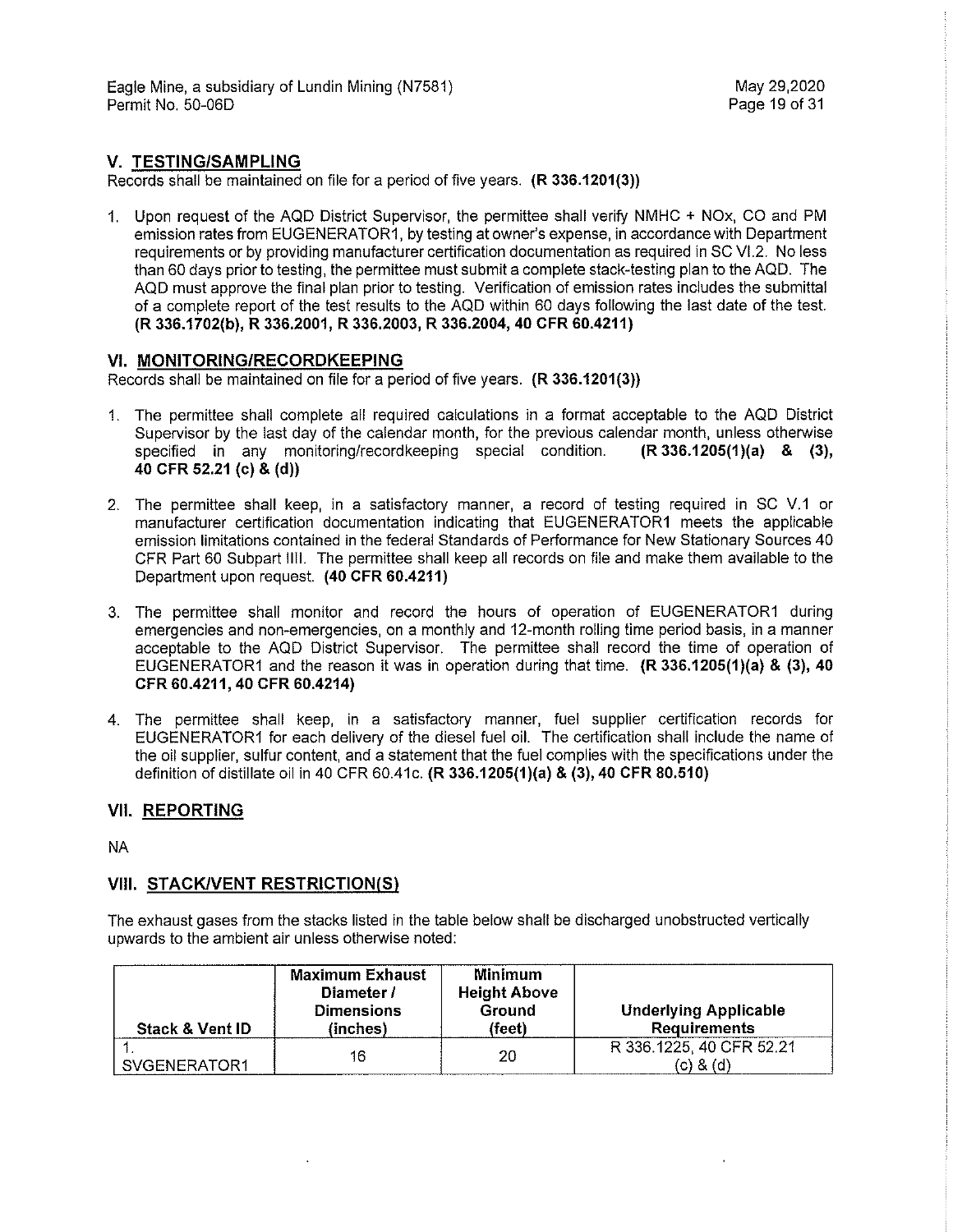Eagle Mine, a subsidiary of Lundin Mining (N7581) May 29,2020 Permit No. 50-06D

### IX. OTHER REQUIREMENT(S)

- 1. The permittee shall comply with all provisions of the federal Standards of Performance for New Stationary Sources as specified in 40 CFR Part 60 Subparts A and 1111, as they apply to EUGENERATOR1. **(40 CFR Part 60 Subparts A & 1111, 40 CFR 63.6590)**
- 2. The permittee shall comply with all applicable provisions of the National Emission Standards for Hazardous Air Pollutants, 40 CFR Part 63, Subpart ZZZZ for Stationary Reciprocating Internal Combustion Engines, as they apply to EUGENERATOR1. **(40 CFR Part 63 Subpart ZZZZ)**

#### **Footnotes:**

<sup>1</sup> This condition is state only enforceable and was established pursuant to Rule 201(1)(b).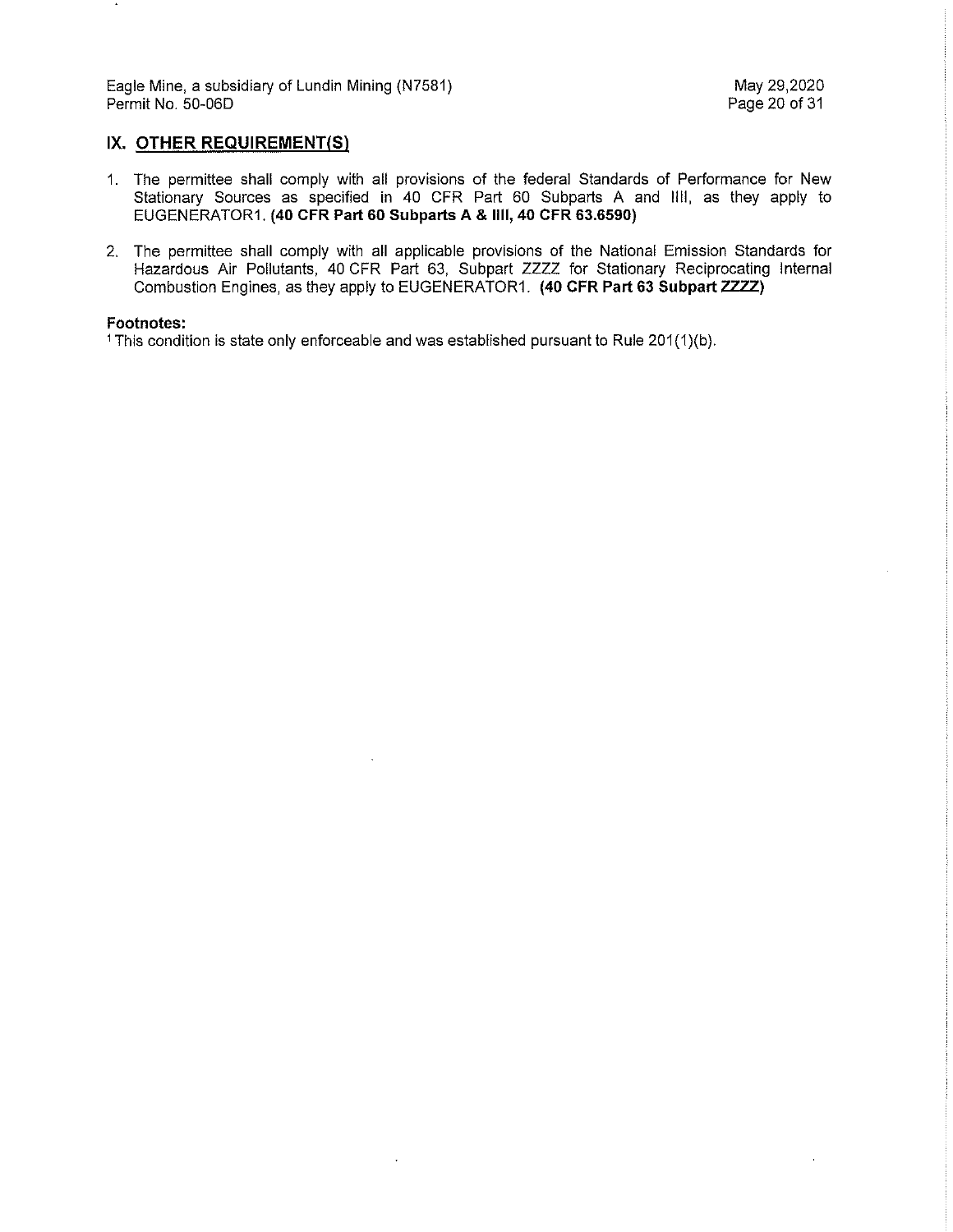# **EUSCREENPLANT EMISSION UNIT CONDITIONS**

#### **DESCRIPTION**

Development rock screening plant located in the TDRSA consisting of one grizzly hopper, one transfer conveyor from the grizzly hopper to the screen, one vibrating double-deck screen, and three stacking conveyors.

#### **Flexible Group ID:** NA

#### **POLLUTION CONTROL EQUIPMENT**

The vibrating double-deck screen is equipped with water spray.

#### **I. EMISSION LIMIT(Sl**

1. Visible emissions from EUSCREENPLANT shall not exceed a six-minute average of 5 percent opacity. **(R 336.1224, R 336.1225, R 336.1331)** 

#### **11. MATERIAL LIMIT(Sl**

- 1. The permittee shall not process more than 440,920 tons of development rock in EUSCREENPLANT per 12-month rolling time period as determined at the end of each calendar month. **(R 336.1224, R 336.1225, 40 CFR 52.21 (c) & (d))**
- 2. The permittee shall not process any asbestos tailing or asbestos containing waste materials in EUSCREENPLANT pursuant to the National Emission Standards for Hazardous Air Pollutants, 40 CFR Part 61 Subpart M. **(40 CFR Part 61 Subpart M)**

#### **III. PROCESS/OPERATIONAL RESTRICTION(S)**

1 The permittee shall not operate EUSCREENPLANT unless the program for continuous fugitive emissions control for all plant roadways, the plant yard, all material storage piles, and all material handling operations specified in Appendix A, or an alternate plan approved by the AQD District Supervisor, has been implemented and is maintained. **(R 336.1224, R 336.1225, R 336.1301, R 336.1371, R 336.1372, 40 CFR 52.21 (c)** & **(d))** 

#### IV. DESIGN/EQUIPMENT PARAMETER(S)

1. The permittee shall not operate EUSCREENPLANT unless the water spray on the vibrating doubledeck screen is installed, maintained, and operated in a satisfactory manner. The water spray shall be operated as necessary to comply with applicable emission limits. **(R 336.1224, R 336.1225, 40 CFR 52.21 (c) & (d))** 

#### **V. TESTING/SAMPLING**

Records shall be maintained on file for a period of five years. **(R 336.1201(3))** 

NA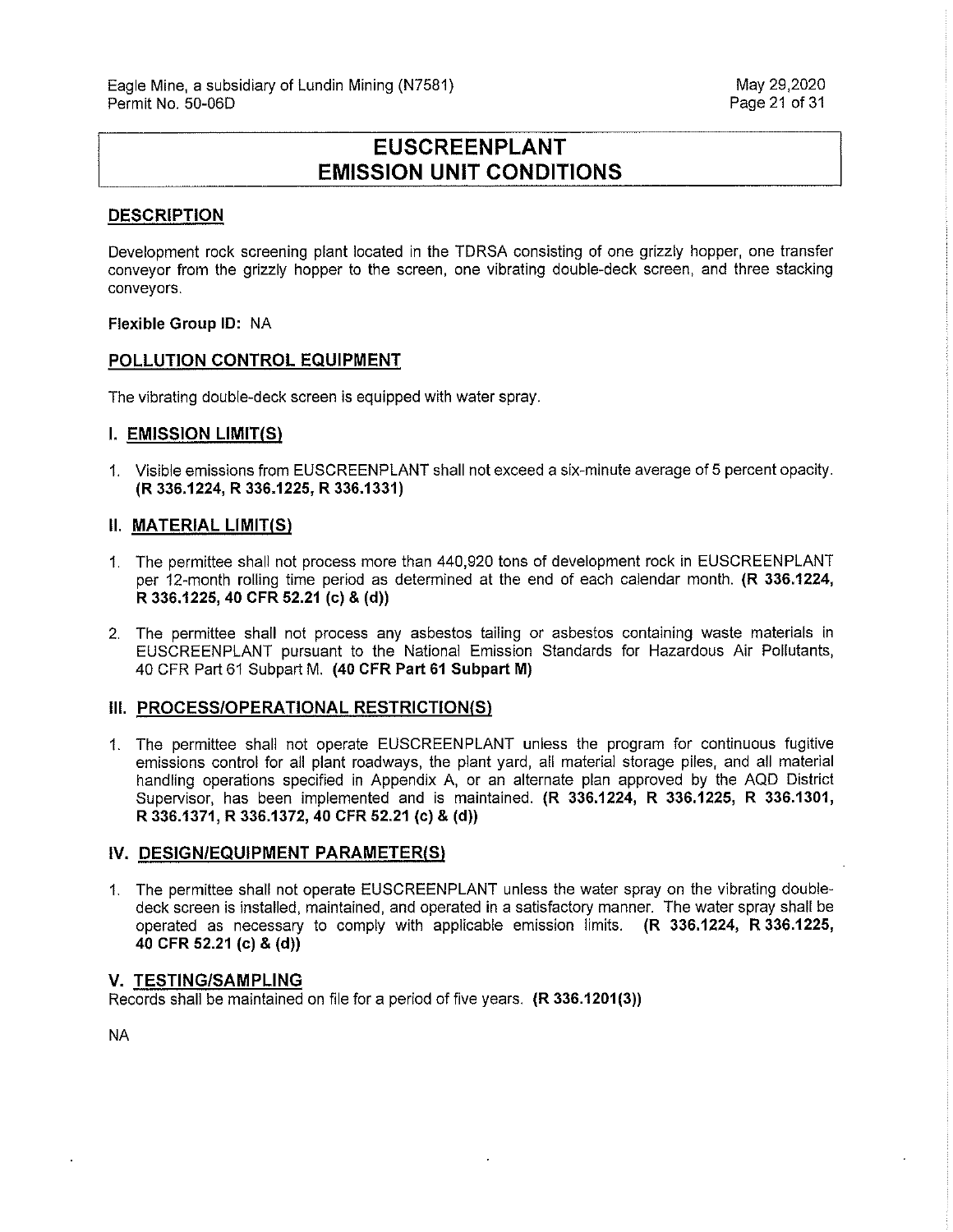Eagle Mine, a subsidiary of Lundin Mining (N7581) May 29,2020 Permit No. 50-06D

#### **VI. MONITORING/RECORDKEEPING**

Records shall be maintained on file for a period of five years. **(R 336.1201(3))** 

- 1. The permittee shall complete all required calculations in a format acceptable to the AQD District Supervisor and make them available by the 15th day of the calendar month, for the previous calendar month, unless otherwise specified in any recordkeeping, reporting or notification special condition. **(R 336.1224, R 336.1225, 40 CFR 52.21 (c)** & **(d))**
- 2. The permittee shall keep, in a satisfactory manner, monthly and 12-month rolling time period, as determined at the end of each calendar month, records of the amount of material processed in EUSCREENPLANT. The permittee shall keep all records on file and make them available to the Department upon request. **(R 336.1224, R 336.1225, 40 CFR 52.21 (c)** & **(d))**

#### **VII. REPORTING**

NA

#### **VIII. STACK/VENT RESTRICTION(S)**

NA

#### **IX. OTHER REQUIREMENT(S)**

NA

#### **Footnotes:**

<sup>1</sup> This condition is state only enforceable and was established pursuant to Rule 201(1)(b).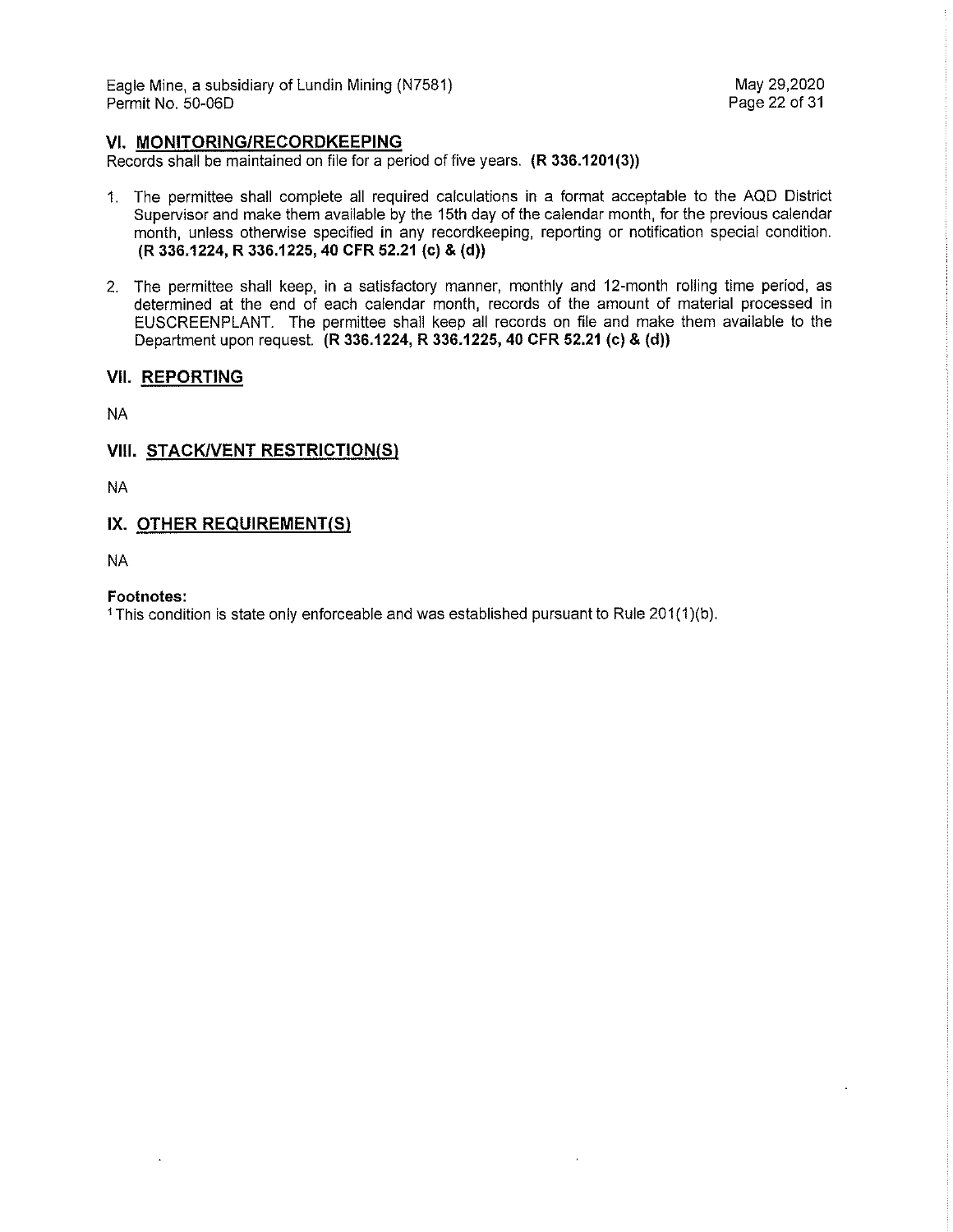$\ddot{\phantom{a}}$ 

 $\overline{\phantom{a}}$ 

 $\ddot{\phantom{a}}$ 

### **FLEXIBLE GROUP SPECIAL CONDITIONS**

## **FLEXIBLE GROUP SUMMARY TABLE**

The descriptions provided below are for informational purposes and do not constitute enforceable conditions.

|                          |                                                                                                                                                                                                      | Associated                     |
|--------------------------|------------------------------------------------------------------------------------------------------------------------------------------------------------------------------------------------------|--------------------------------|
| <b>Flexible Group ID</b> | <b>Flexible Group Description</b>                                                                                                                                                                    | <b>Emission Unit IDs</b>       |
| <b>FGSILOS</b>           | Two 250-ton capacity cement silos, each equipped<br>with a bin vent fabric filter. The silos are loaded via<br>pneumatic conveyors. Cement is screw augured<br>from the silos to the backfill plant. | EUCEMENTSILO1<br>EUCEMENTSILO2 |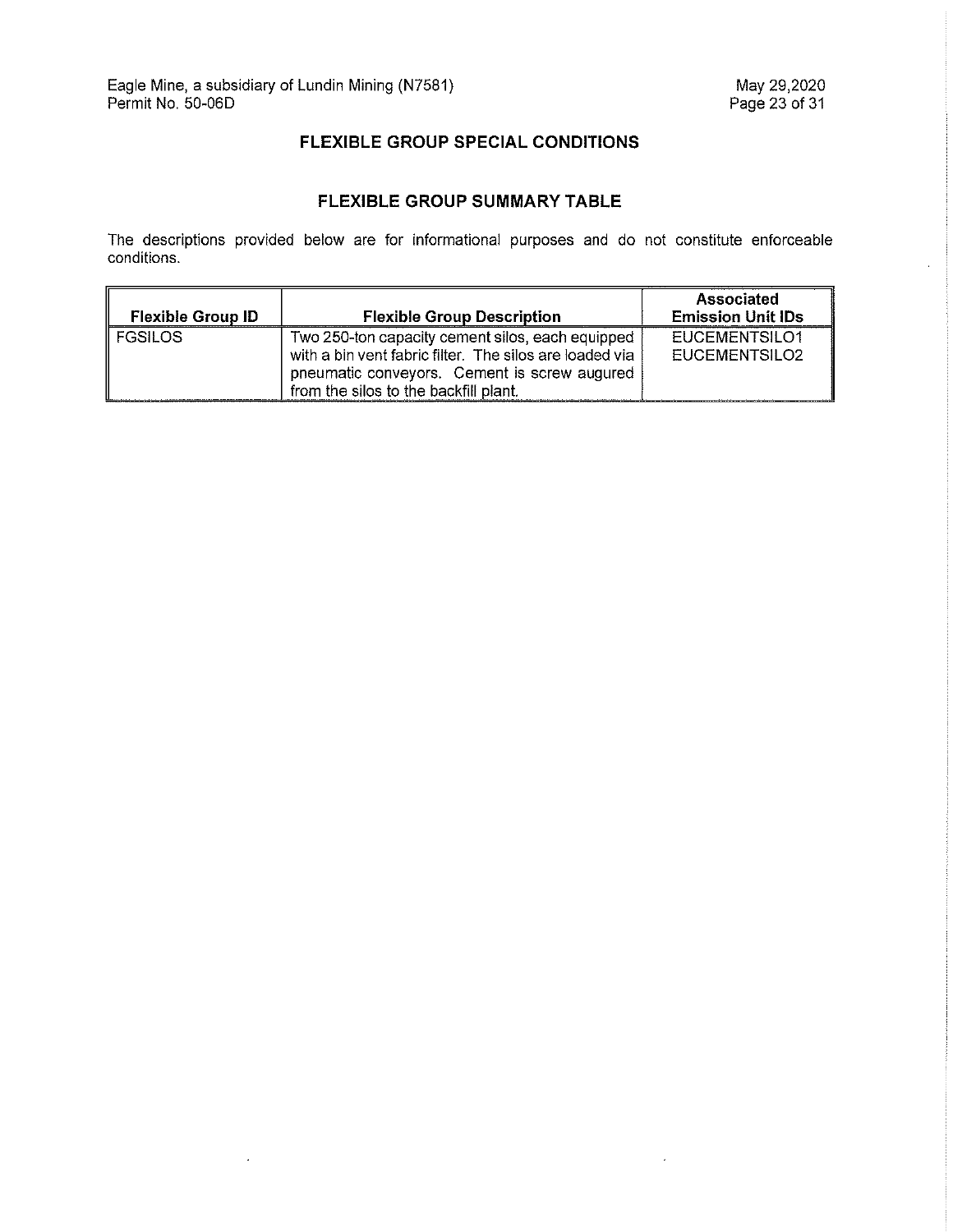# **FGSILOS FLEXIBLE GROUP CONDITIONS**

#### **DESCRIPTION**

Two 250-ton capacity cement silos. The silos are loaded via pneumatic conveyors. Cement is screw augured from the silos to the backfill plant.

**Emission Unit:** EUCEMENTSILO1, EUCEMENTSILO2

#### **POLLUTION CONTROL EQUIPMENT**

Bin vent fabric filters

#### **I. EMISSION LIMIT(S)**

1. Visible emissions from FGSILOS shall not exceed a six-minute average of 5 percent opacity. **(R 336.1301, R 336.1331)** 

#### **II. MATERIAL LIMIT(S)**

NA

#### **III. PROCESS/OPERATIONAL RESTRICTION(S)**

- 1. The permittee shall not operate FGSILOS unless a malfunction abatement plan (MAP) as described in Rule 911 (2), for all air pollution control equipment, has been submitted within 365 days of permit issuance, and is implemented and maintained. The MAP shall, at a minimum, specify the following:
	- a) A complete preventative maintenance program including identification of the supervisory personnel responsible for overseeing the inspection, maintenance, and repair of air-cleaning devices, a description of the items or conditions that shall be inspected, the frequency of the inspections or repairs, and an identification of the major replacement parts that shall be maintained in inventory for quick replacement.
	- b) An identification of the source and air-cleaning device operating variables that shall be monitored to detect a malfunction or failure, the normal operating range of these variables, and a description of the method of monitoring or surveillance procedures.
	- c) A description of the corrective procedures or operational changes that shall be taken in the event of a malfunction or failure to achieve compliance with the applicable emission limits.

If at any time the MAP fails to address or inadequately addresses an event that meets the characteristics of a malfunction, the permittee shall amend the MAP within 45 days after such an event occurs. The permittee shall also amend the MAP within 45 days, if new equipment is installed or upon request from the AQD District Supervisor. The permittee shall submit the MAP and any amendments to the MAP to the AQD District Supervisor for review and approval. If the AQD does not notify the permittee within 90 days of submittal, the MAP or amended MAP shall be considered approved. Until an amended plan is approved, the permittee shall implement corrective procedures or operational changes to achieve compliance with all applicable emission limits. **(R 336.1224, R 336.1225, R 336.1301, R 336.1331, R 336.1910, R 336.1911, 40 CFR 52.21 (c)** & **(d))** 

#### **IV. DESIGN/EQUIPMENT PARAMETER(S)**

1. The permittee shall not operate EUCEMENTSILO1 or EUCEMENTSILO2 unless the respective bin vent filter is installed, maintained, and operated in a satisfactory manner. **(R 336.1331, R 336.1910, 40 CFR 52.21 (c)** & **(d))**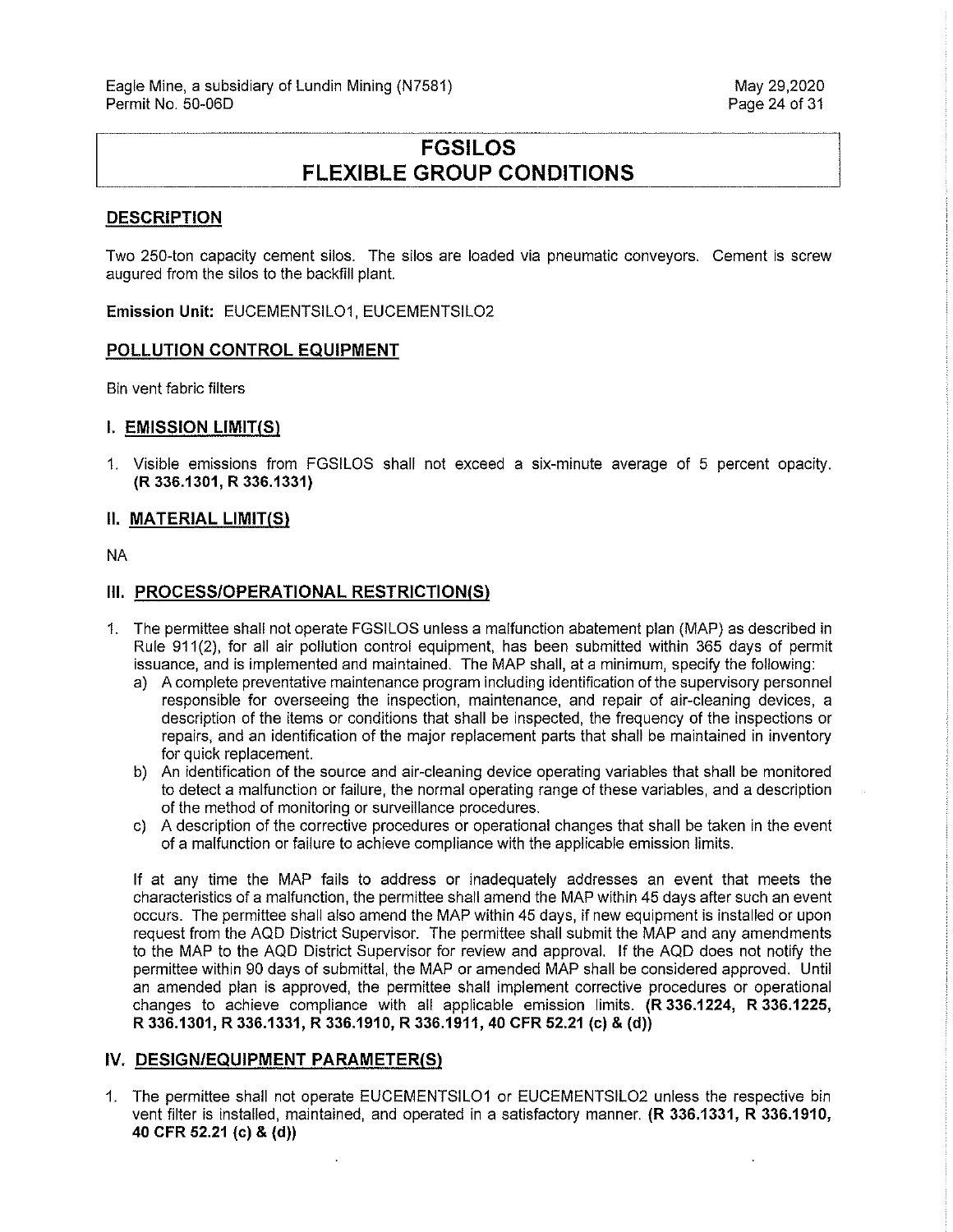Eagle Mine, a subsidiary of Lundin Mining (N7581) Permit No. 50-06D

#### **V. TESTING/SAMPLING**

Records shall be maintained on file for a period of five years. **(R 336.1201(3))** 

NA

#### **VI. MONITORING/RECORDKEEPING**

Records shall be maintained on file for a period of five years. **(R 336.1201(3))** 

NA

#### **VII. REPORTING**

NA

#### **VIII. STACK/VENT RESTRICTION(S)**

The exhaust gases from the stacks listed in the table below shall be discharged unobstructed vertically upwards to the ambient air unless otherwise noted:

| Stack & Vent ID                                                                           | <b>Maximum Exhaust</b><br>Diameter /<br><b>Dimensions</b><br>(inches) | Minimum Height<br><b>Above Ground</b><br>(feet) | <b>Underlying</b><br><b>Applicable</b><br><b>Requirements</b> |
|-------------------------------------------------------------------------------------------|-----------------------------------------------------------------------|-------------------------------------------------|---------------------------------------------------------------|
| 1. SVCEMENTSILO1 <sup>A</sup>                                                             | $20.0 \times 20.0$                                                    | 55                                              | R 336.1225,<br>40 CFR 52.21<br>$(c)$ & $(d)$                  |
| 2. SVCEMENTSILO2A                                                                         | $20.0 \times 20.0$                                                    | 55                                              | R 336.1225,<br>40 CFR 52.21<br>(c) 8 (d)                      |
| <sup>A</sup> This stack is not required to be discharged unobstructed vertically upwards. |                                                                       |                                                 |                                                               |

#### **IX. OTHER REQUIREMENT(S)**

NA

#### **Footnotes:**

1 This condition is state only enforceable and was established pursuant to Rule 201(1)(b).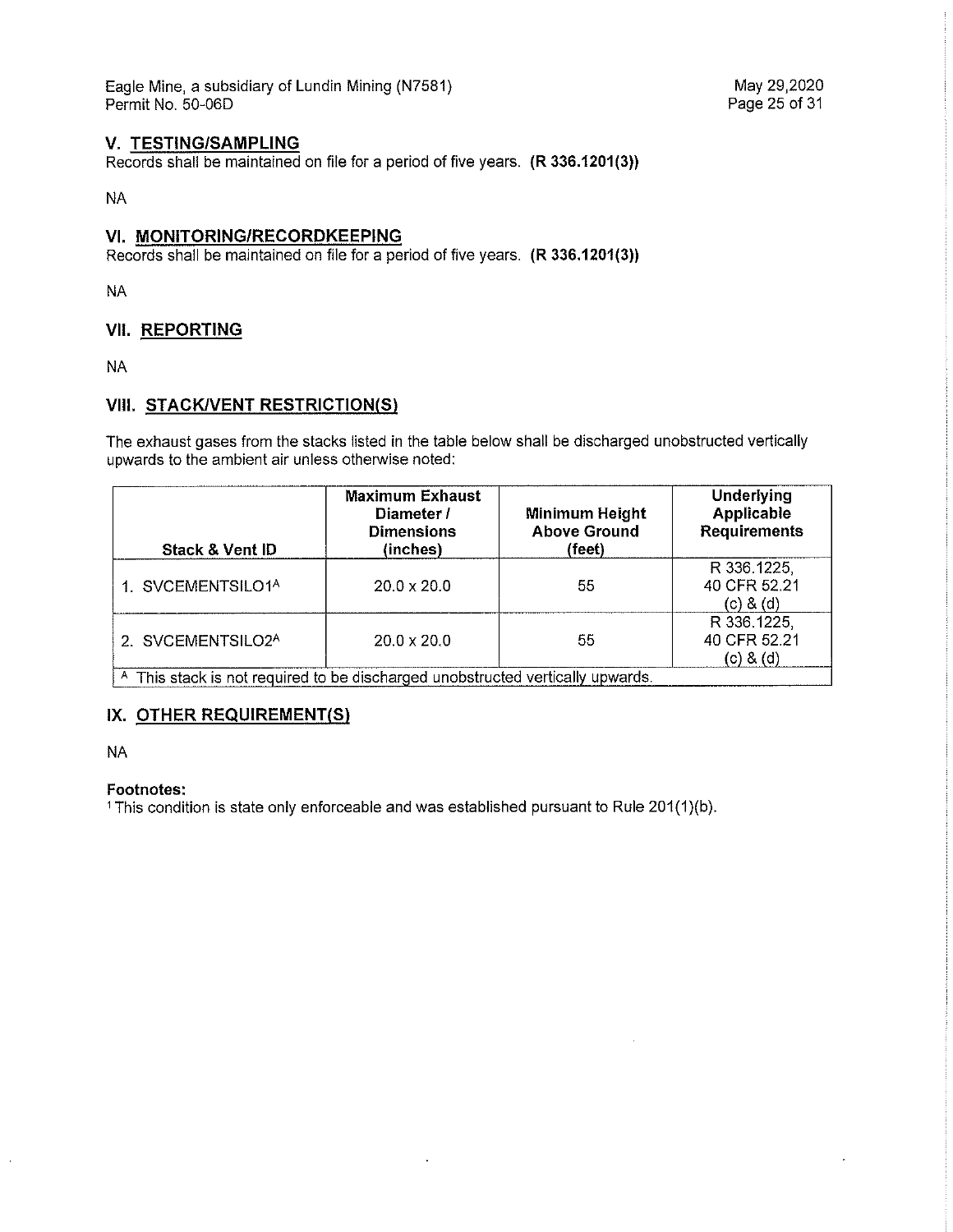$\hat{\mathbf{r}}$ 

 $\ddot{\phantom{0}}$ 

# **APPENDIX A: Fugitive Dust Control Plan**

Eagle Mine LLC

 $\hat{\mathbf{r}}$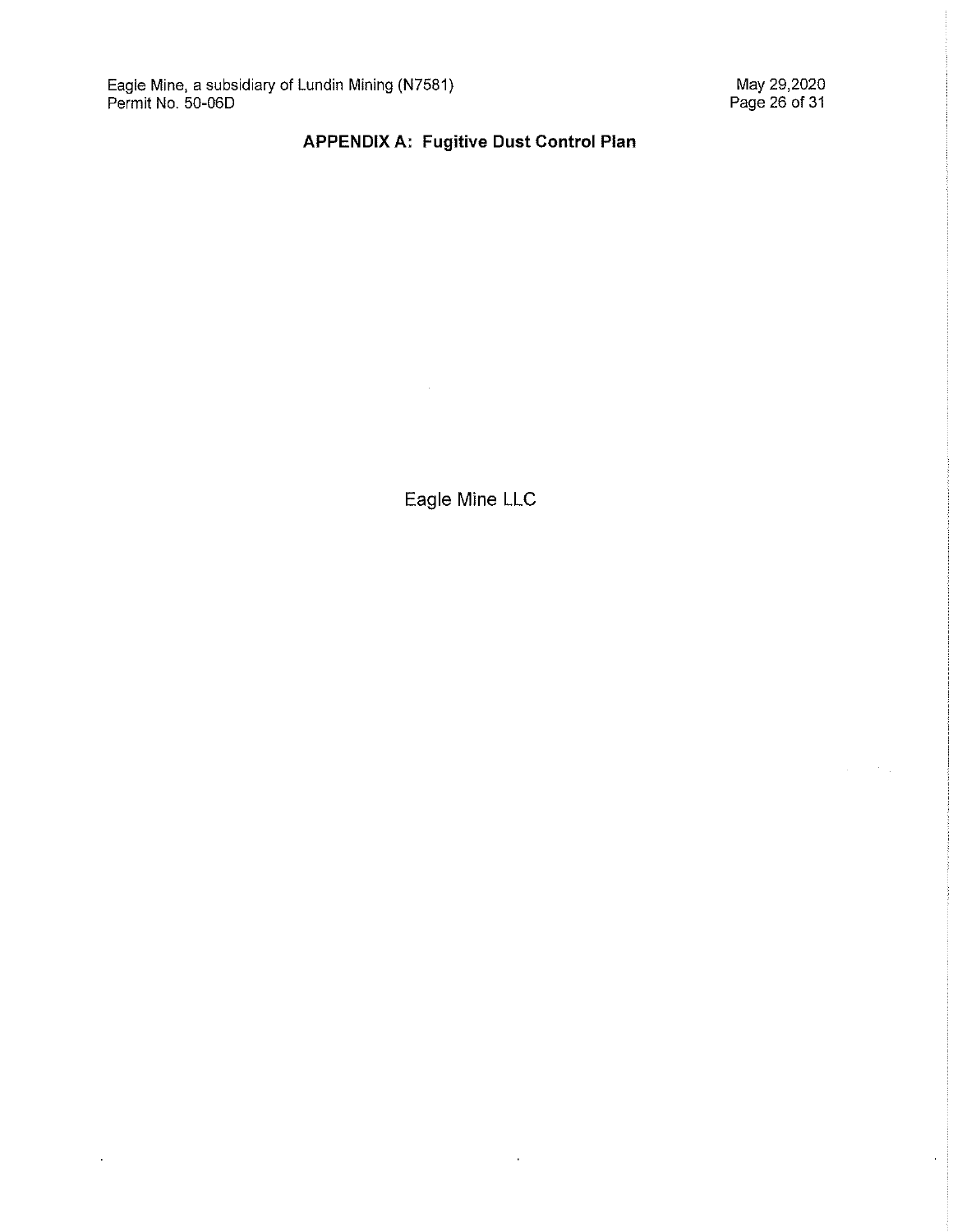$\ddot{\phantom{a}}$ 

# Fugitive Dust Control Plan

#### Contents

### Page

 $\mathcal{A}^{\pm}$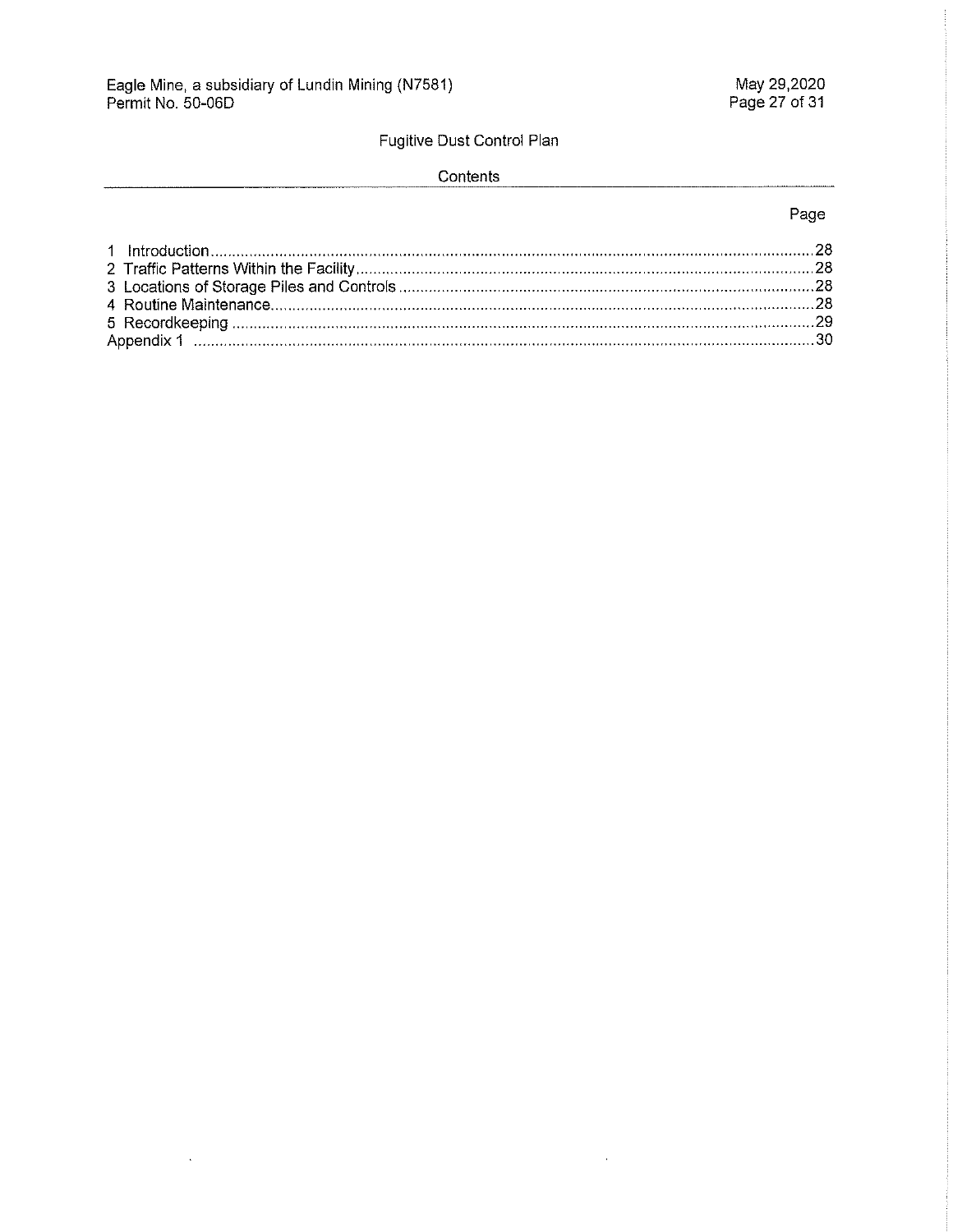Eagle Mine, a subsidiary of Lundin Mining (N7581) May 29,2020 Permit No. 50-06D

#### 1 Introduction

This Fugitive Dust Control Plan has been prepared as part of the Air Permit to Install Application for proposed mining operations at the Eagle Project Site located in Marquette County. As proposed, the surface portion of the mining operations will be conducted at two locations that are situated approximately within one half mile from each other. The larger main site will incorporate most of the surface operations, including management of ore from underground and the backfill plant. The smaller auxiliary site will include the ventilation raise. The potential sources of fugitive dust that will be associated with the operations will include the following:

- + Temporary Development Rock Storage Area
- + Aggregate Storage Area
- + Roadways

The remainder of this Plan describes in more detail important aspects of the Fugitive Dust Control Plan.

#### 2 Traffic Patterns Within the Facility

All on-site roadways routinely travelled by ore production trucks and ore product haul trucks will be paved. A portion of the on-site roadway travelled by off-site aggregate and sand delivery trucks will be unpaved.

A control program will be instituted to minimize fugitive dust generated from on-site truck traffic. A street sweeper may be used to clean the paved roadways. Paved roads may also be washed using water trucks during drier times of the year and when freezing conditions are not occurring. Unpaved roads may be watered using water trucks or have dust suppressants applied during drier times of year and when freezing conditions are not occurring.

On site staff will continually monitor roadways. Paved road areas will be swept as necessary to meet applicable opacity requirements. The goal is to minimize visible dust emissions from roadways when wind speeds do not exceed 25 mph. Attached is the Roadway Dust Suppression Form, which will be completed on a daily basis.

The materials being transported at the Eagle Mine facility are expected to have silt content routinely less than 1%. Trucks transporting coarse ore off-site will be routinely covered with a hard cover for general reduction of fugitive dust. In general, for any material having silt contents as listed below, the appropriate measures will be employed:

- For materials having silt contents of 20% or more, completely enclosed trucks, tarps, or other covers will be used.
- For materials having silt content between 5% and 20%, tarps, chemical dust suppressants, or watering to maintain a wet surface condition will be employed.
- For materials having silt content between 1% and 5%, trucks will be loaded such that no part of the load in contact with any sideboard, side panel, or rear part of the load comes within six inches of the top part of the truck enclosure.

#### 3 Locations of Storage Piles and Controls

#### Temporary Development Rock Storage

The TDRSA is one of only two storage areas that will be exposed to ambient conditions. It is located in the northwestern portion of the main site. During early portions of the operations, the TDRSA will store development rock from development of mine drifts, ramps, decline and excavation of slope areas underground to access the ore body. However, once the underground facility is developed and certain stope areas are mined out, development rock will be removed from the storage pile and returned underground for use in backfilling secondary slope areas.

#### 4 Routine Maintenance

#### Street Sweeper

Sufficient replacement parts and supplies will also be retained on-site for the street sweeper used for onsite roadways. The street sweeper will be serviced on a regular schedule and inspected to ensure equipment is in operable condition.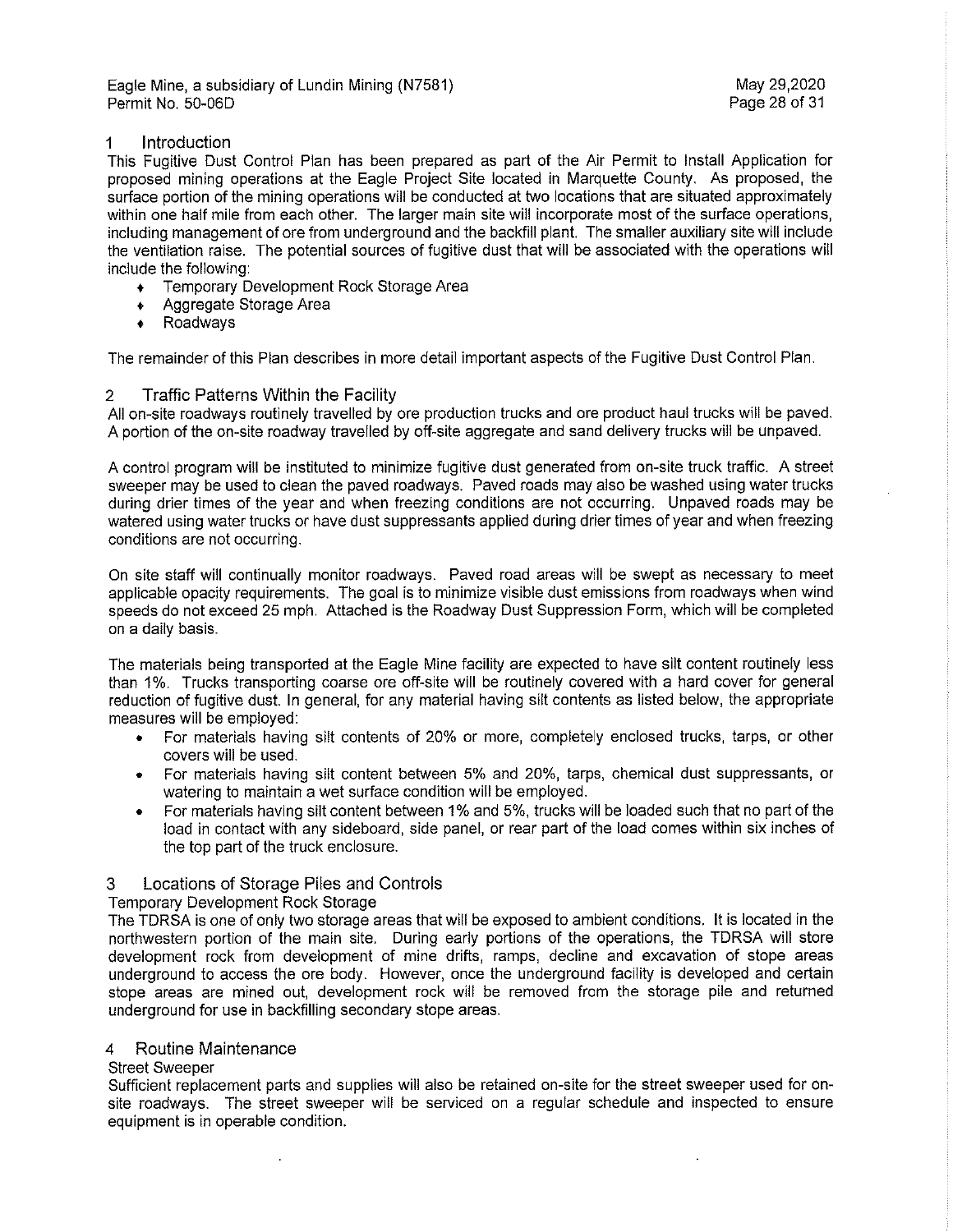Eagle Mine, a subsidiary of Lundin Mining (N7581) and the match of the May 29,2020<br>Permit No. 50-06D error of Australian Mining (N7581) and the May 29 of 31 Permit No. 50-06D

 $\lambda$ 

#### 5 Recordkeeping

To ensure the Fugitive Dust Control Plan is effective, records will be maintained for the following activities:

• Log sheets will be maintained that will record the on-site roadway sweeping and wetting schedules. If sweeping or wetting is not conducted due to precipitation, snowpack, freezing weather, or because it is not necessary to meet applicable opacity limits, this information should also be recorded on the form. While the intent is for log sheets to be completed on a daily basis for each road segment, it is recognized that during times of the year when snow cover is on the ground, the sweeping and/or watering programs may not be in effect.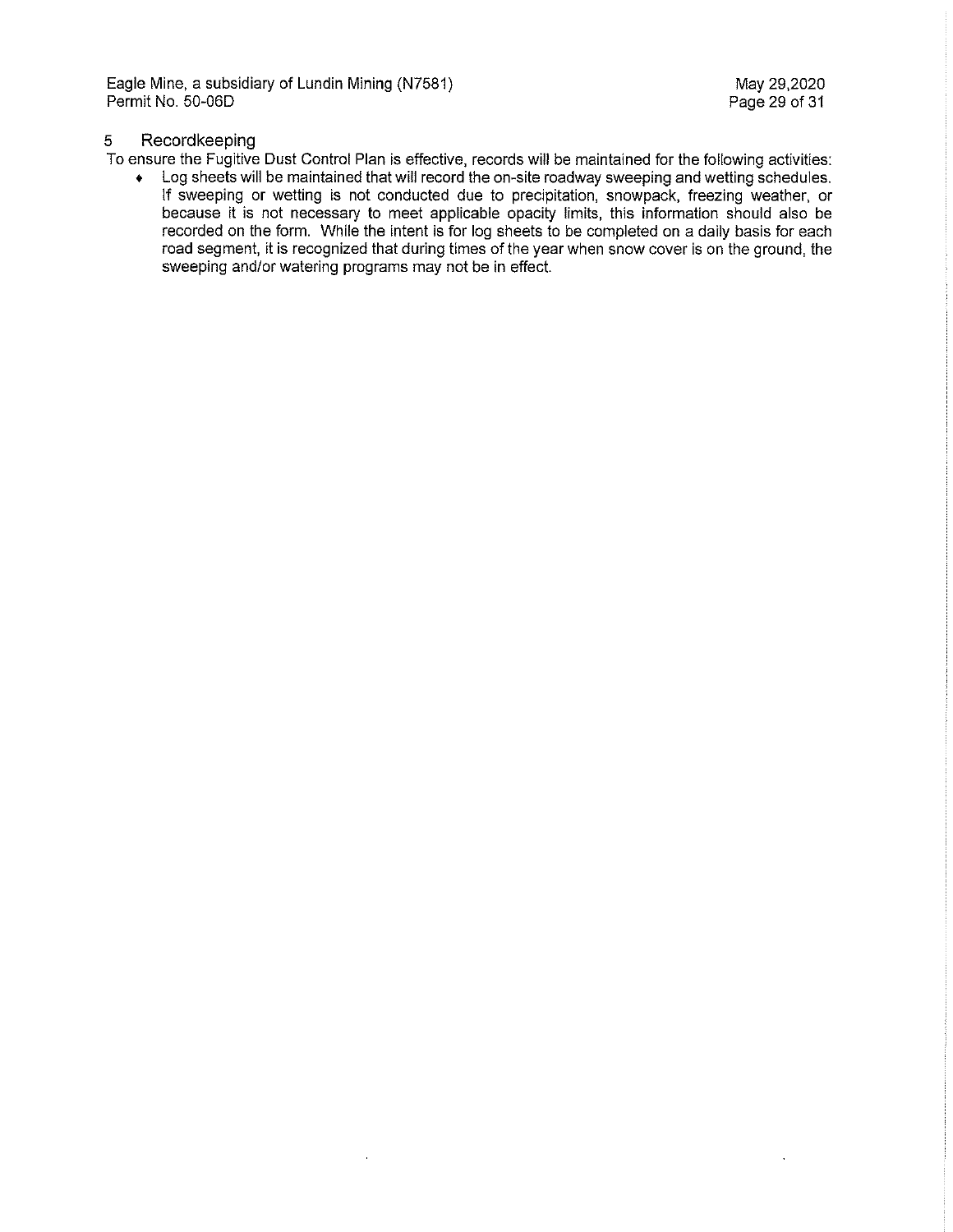$\cdot$ 

 $\hat{z}_i$  is  $\hat{z}$ 

 $\ddot{\phantom{0}}$ 

**Appendix 1** 

|             | <b>Eagle Mine</b><br>a subsidiary of hundin ruining                                       |                                 |                                   |    |
|-------------|-------------------------------------------------------------------------------------------|---------------------------------|-----------------------------------|----|
|             | <b>Sweeping Log</b>                                                                       |                                 |                                   |    |
| Month:      |                                                                                           |                                 |                                   |    |
| <b>Date</b> | <b>Area Swept</b><br>(COSA, Main Road, Contact Area, Portal, CWBs,<br>Snow Storage, etc.) | <b>Time Sweeping</b><br>(hours) | <b>Water Applied?</b><br>(Yes/No) |    |
|             |                                                                                           |                                 | Yes                               | No |
|             |                                                                                           |                                 | Yes                               | No |
|             |                                                                                           |                                 | Yes                               | No |
|             |                                                                                           |                                 | Yes                               | No |
|             |                                                                                           |                                 | Yes                               | No |
|             |                                                                                           |                                 | Yes                               | No |
|             |                                                                                           |                                 | Yes                               | No |
|             |                                                                                           |                                 | Yes                               | No |
|             |                                                                                           |                                 | Yes                               | No |
|             |                                                                                           |                                 | Yes                               | No |
|             |                                                                                           |                                 | Yes                               | No |
|             |                                                                                           |                                 | Yes                               | No |
|             |                                                                                           |                                 | Yes                               | No |
|             |                                                                                           |                                 | Yes                               | No |
|             |                                                                                           |                                 | Yes                               | No |
|             |                                                                                           |                                 | Yes                               | No |
|             |                                                                                           |                                 | Yes                               | No |
|             |                                                                                           |                                 | $\prime$<br>Yes                   | No |
|             |                                                                                           |                                 | Yes                               | No |
|             |                                                                                           |                                 | 1<br>Yes                          | No |
|             |                                                                                           |                                 | Yes<br>I                          | No |
|             |                                                                                           |                                 | Yes<br>7                          | No |
|             |                                                                                           |                                 | Yes                               | No |
|             |                                                                                           |                                 | Yes<br>Ι                          | No |
|             |                                                                                           |                                 | Yes                               | No |
|             |                                                                                           |                                 | Yes<br>7                          | No |
|             |                                                                                           |                                 | Yes                               | No |
|             |                                                                                           |                                 | Yes                               | No |
|             | $\bullet$                                                                                 |                                 | Yes                               | No |